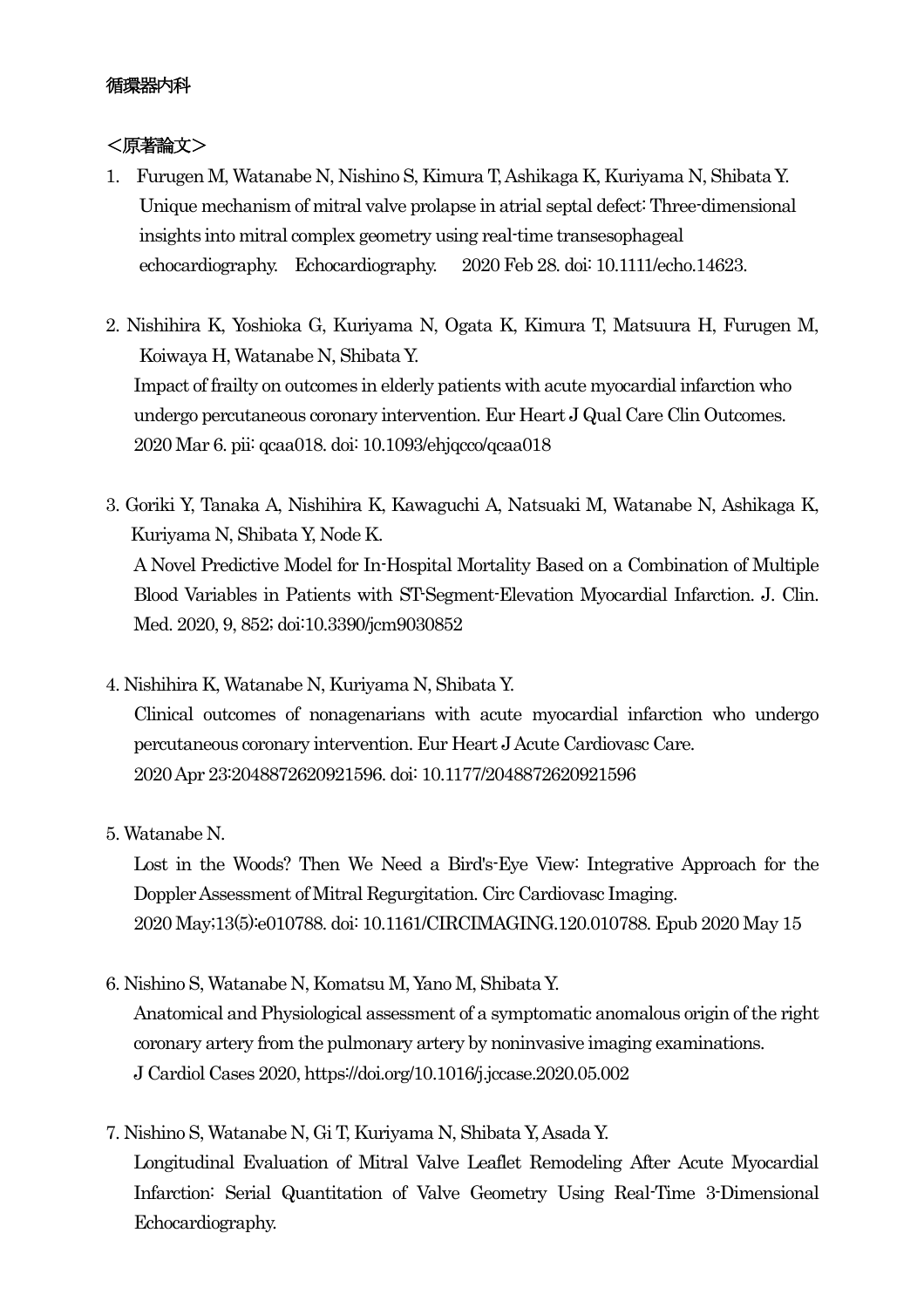Circ Cardiovasc Imaging. 2020 Dec;13(12):e011396. doi:10.1161/CIRCIMAGING.120.011396. Epub 2020 Dec 15.

- 8. Yoshioka G, Tanaka A, Nishihira K, Shibata Y, Node K. Prognostic impact of serum albumin for developing heart failure remotely after acute myocardial infarction. Nutrients. 2020; 12: E2637.
- 9. Nishino S, Watanabe N, Yano M and Shibata Y. Anomalous band in the left atrium: a rare embryologic remnant causing severe mitral regurgitation Eur Heart J Case Rep. 2020 Jul 24;4(4):1-2.
- 10. Kenichi Sakakura, Yoshiaki Ito, Yoshisato Shibata, Atsunori Okamura, Yoshifumi Kashima, Shigeru Nakamura, Yuji Hamazaki, Junya Ako, Hiroyoshi Yokoi, Yoshio Kobayashi1, Yuji Ikari. Clinical Expert Consensus Document on Rotational Atherectomy from the Japanese Association of Cardiovascular Intervention and Therapeutics. Cardiovascular Intervention and Therapeutics(2021)36:1-18 <http://doi.org/10.1007/s12928-020-00715-w>
- 11. Wada H, Ogita M, Suwa T, Nakao K, Ozaki Y, Kimura K, Ako J, Noguchi T, Yasuda S, Fujimoto K, Nakama Y, Morita T, Shimizu W, Saito Y, Hirohata A, Morita Y, Inoue T, Okamura A, Mano T, Hirata K, Tanabe K, Shibata Y, Owa M, Tsujita K, Funayama H, Kokubu N, Kozuma K, Uemura S, Tobaru T, Saku K, Ohshima S, Nishimura K, Miyamoto Y, Ogawa H, Ishihara M; J-MINUET investigators. Guideline adherence and long-term clinical outcomes in patients with acute myocardial infarction: a Japanese Registry of Acute Myocardial Infarction Diagnosed by Universal Definition (J-MINUET) substudy. Eur Heart J Acute Cardiovasc Care 2020 Jan 24. [Epub ahead of print]
- 12. Suwa S, Ogita M, Ebina H, Nakao K, Ozaki Y, Kimura K, Ako J, Noguchi T, Yasuda S, Fujimoto K, Nakama Y, Morita T, Shimizu W, Saito Y, Hirohata A, Morita Y, Inoue T, Okamura A, Mano T, Hirata K, Tanabe K, Shibata Y, Owa M, Tsujita K, Funayama H, Kokubu N, Kozuma K, Uemura S, Toubaru T, Saku K, Oshima S, Nishimura K, Miyamoto Y, Ogawa H, Ishihara M; J-MINUET investigators. Admission during off-hours does not affect long-term clinical outcomes of Japanese patients with acute myocardial infarction: J-MINUET substudy. Int Heart J 2020; 61: 215-222.
- 13. Takahashi N, Ogita M, Suwa S, Nakao K, Ozaki Y, Kimura K, Ako J, Noguchi T, Yasuda S, Fujimoto K, Nakama Y, Morita T, Shimizu W, Saito Y, Hirohata A, Morita Y, Inoue T, Okamura A, Mano T, Hirata K, Tanabe K, Shibata Y, Owa M, Tsujita K, Funayama H, Kokubu N, Kozuma K, Uemura S, Toubaru T, Saku K, Oshima S, Nishimura K, Miyamoto Y, Ogawa H, Ishihara M; J-MINUET investigators. Prognostic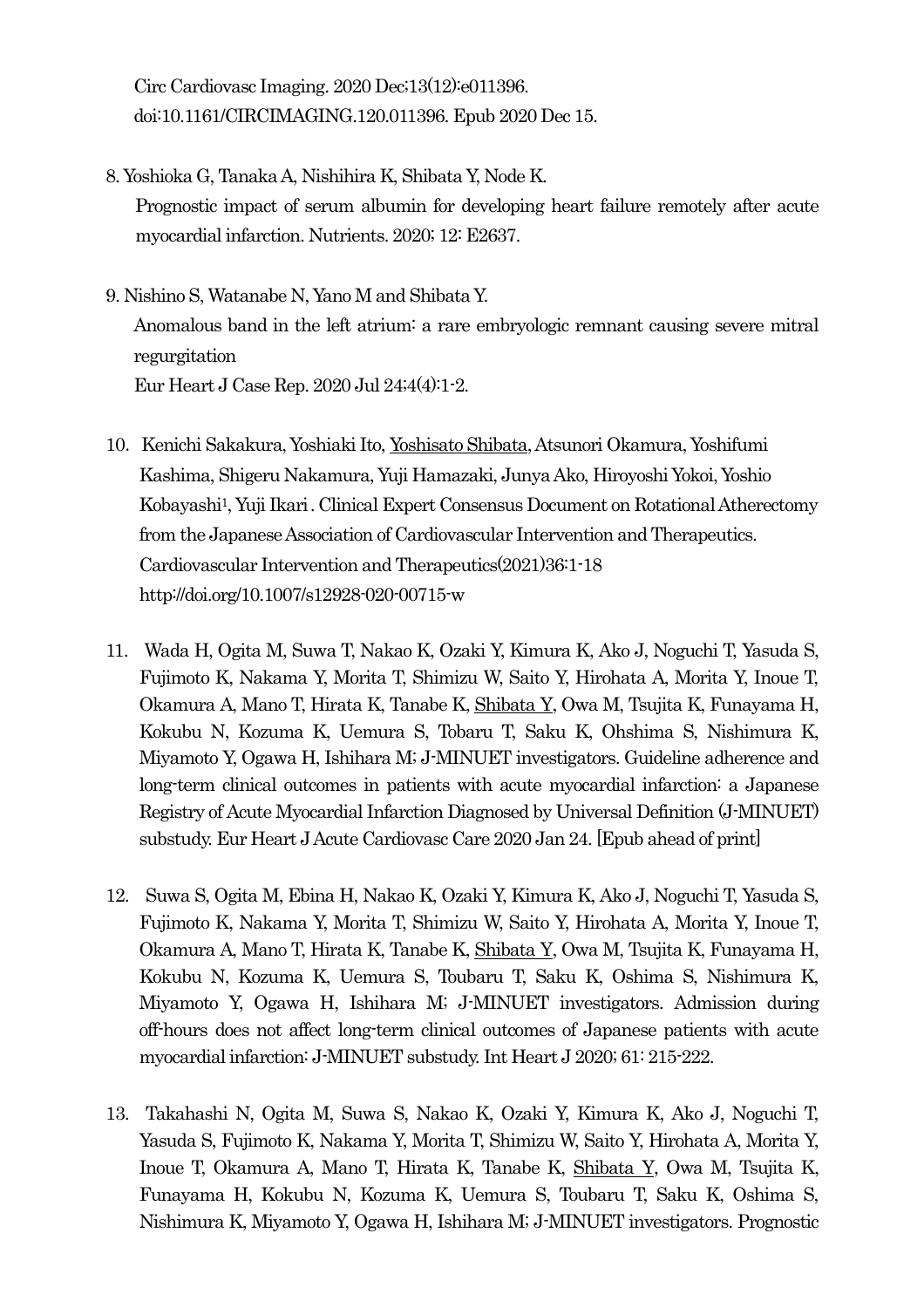impact of B-type natriuretic peptide on long-term clinical outcomes in patients with non-ST-segment elevation acute myocardial infarction without creatine kinase elevation: a Japanese registry of acute Myocardial INfarction diagnosed by Universal dEfiniTion (J-MINUET) substudy. Int Heart J (in press)

- 14. Sato R, Sakamoto K, Kaikita K, Tsujita K, Nakao K, Ozaki Y, Kimura K, Ako J, Noguchi T, Yasuda S, Suwa S, Fujimoto K, Nakama Y, Morita T, Shimizu W, Saito Y, Hirohata A, Morita Y, Inoue T, Okamura A, Mano T, Hirata K, Tanabe K, Shibata Y, Owa M, Funayama H, Kokubu N, Kozuma K, Uemura S, Toubaru T, Saku K, Ohshima S, Nishimura K, Miyamoto Y, Ogawa H, Ishihara M on behalf of J-MINUET investigators. Long-term prognosis of patients with myocardial infarction type 1 and type 2 with and without involvement of coronary spasm. J Clin Med 2020; 9: 1686.
- 15. Akahori H, Masuyama T, Imanaka T, Nakao K, Ozaki Y, Kimura K, Ako J, Noguchi T, Suwa S, Fujimoto K, Nakama Y, Morita T, Shimizu W, Saito Y, Hirohata A, Morita Y, Inoue T, Okamura A, Mano T, Hirata K, Tanabe K, Shibata Y, Owa M, Tsujita K, Funayama H, Kokubu N, Kozuma K, Uemura S, Toubaru T, Saku K, Oshima S, Nishimura K, Miyamoto Y, Ogawa H, Ishihara M on behalf of J-MINUET investigators Impact of peripheral artery disease on prognosis after myocardial infarction: The J-MINUET study. J Cardiol 2020; 76: 402-406.
- 16. Toyoda S, Sakuma M, Abe S, Inoue T, Nakao K, Ozaki Y, Kimura K, Ako J, Noguchi T, Suwa S, Fujimoto K, Nakama Y, Morita T, Shimizu W, Saito Y, Hirohata A, Morita Y, Okamura A, Mano T, Wake M, Tanabe K, Shibata Y, Owa M, Tsujita K, Funayama H, Kokubu N, Kozuma K, Toubaru T, Saku K, Oshima S, Miyamoto Y, Ogawa H, Ishihara M on behalf of J-MINUET investigators. Prediction of long-term outcomes in ST-Elevation myocardial infarction and non-ST elevation myocardial infarction with and without creatinine kinase elevation—Post-hoc analysis of the J-MINUET study. J Clin Med 2020; 9: 2667.
- 17. Soeda T, Okura H, Saito Y, Nakao K, Ozaki Y, Kimura K, Ako J, Noguchi T, Suwa S, Fujimoto K, Nakama Y, Morita T, Shimizu W, Hirohata A, Morita Y, Inoue T, Okamura A, Mano T, Hirata K, Tanabe K, Shibata Y, Owa M, Tsujita K, Funayama H, Kokubu N, Kozuma K, Uemura S, Toubaru T, Saku K, Oshima S, Miyamoto Y, Ogawa H, Ishihara M on behalf of J-MINUET investigators. Clinical characteristics and in-hospital outcomes in patients aged 80 years or over with cardiac troponin-positive acute myocardial infarction: J-MINUET study. J Cardiol (in press)
- 18. Hei S, Iwataki M, Jang JY, Kuwaki H, Fukuda S, Kim YJ, Toki M, Onoue T, Hayashi A, Nishino S, Watanabe N, Hayashida A, Tsuda Y, Araki M, Nishimura Y, Song JK, Yoshida K, Levine RA, Otsuji Y.

Relations of Augmented Systolic Annular Expansion and Leaflet/Papillary Muscles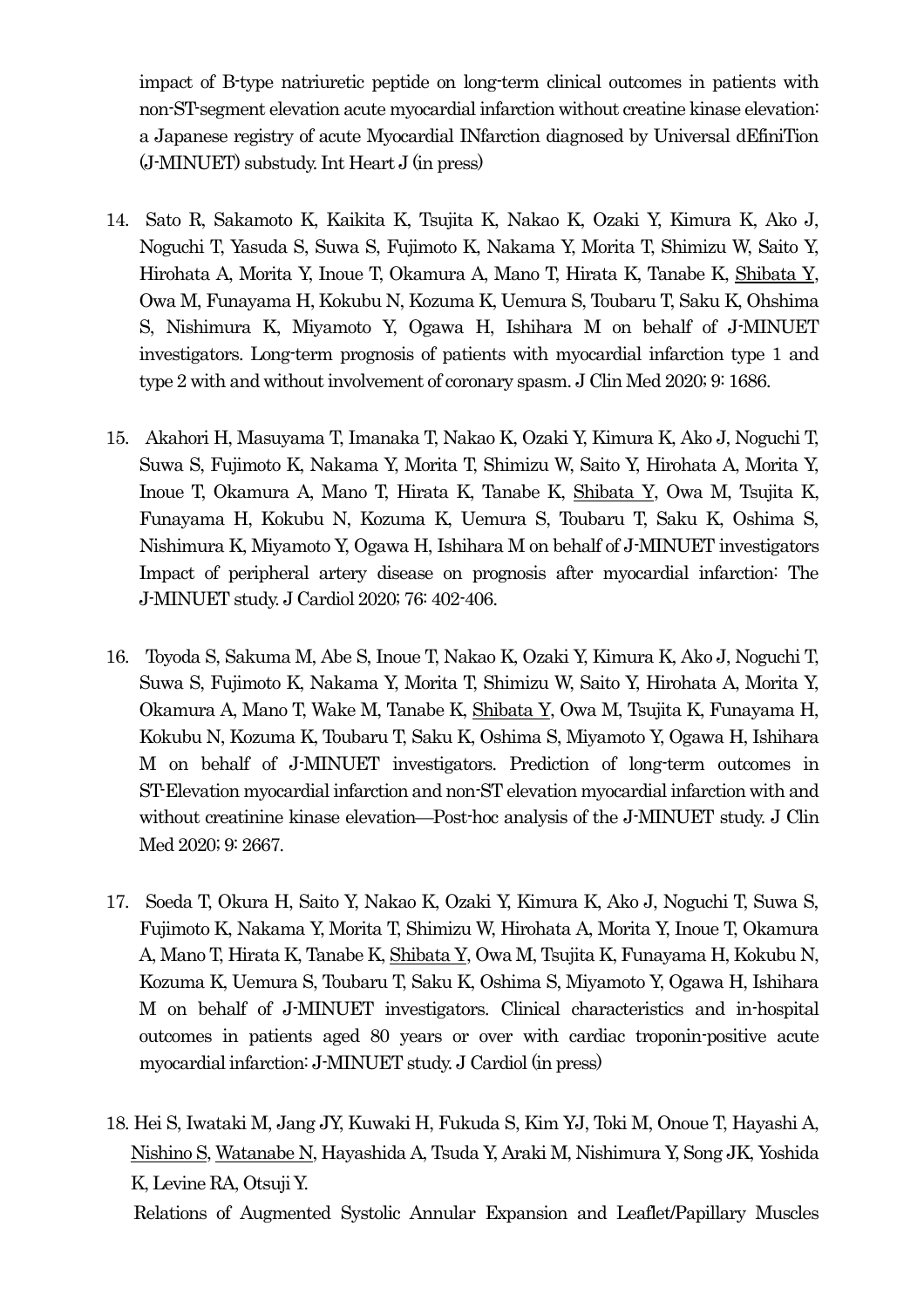Dynamics in Late-Systolic Mitral Valve Prolapse by Echocardiography with Speckle Tracking Analysis. Int Heart J, 2020;61(5):970-978. doi: 10.1536/ihj.20-236.

19. Izumi C, Eishi K, Ashihara K, Arita T, Otsuji Y, Kunihara T, Komiya T, Shibata T, Seo Y, Daimon M, Takanashi S, Tanaka H, Nakatani S, Ninami H, Nishi H, Hayashida K, Yaku H, Yamaguchi J, Yamamoto K, Watanabe H, Abe Y, Amaki M, Amano M, Obase K, Tabata M, Miura T, Miyake M, Murata M, Watanabe N, Akasaka T, Okita Y, Kimura T, Sawa Y, Yoshida K.

JCS/JSCS/JATS/JSVS 2020 Guidelines on the Management of Valvular Heart Disease. Circ J. 2020 Oct 23;84(11):2037-2119. doi: 10.1253/circj.CJ-20-0135. Epub 2020 Sep 11.

20. Yamashita A, Nishihira K, Gi T, Maekawa K, Hatakeyama K, Horiuchi S, Wada K, Shibata Y, Asada A. Pathological features of ruptured coronary plaque and thrombus interfaces: Fibrin and

von Willebrand factor as platelet scaffolds on rupture sites. Thromb Haemost. published online ahead of print, 2020 Sep 13. doi: 10.1055/s-0040-1716539.

- 21. Mori H, Suzuki H, Nishihira K, Honda S, Kojima S, Takegami M, Takahashi J, Itoh T, Watanabe T, Takenaka T, Ito M, Takayama T, Kario K, Sumiyoshi T, Kimura K, Yasuda Y\*, on behalf of the JAMIR investigators. In-hospital morality associated with acute myocardial infarction was inversely related with the number of coronary risk factors in patients from a Japanese nation-wide real-world database.Int J Cardiol Hypertension. 2020; 6: 100039.
- 22. Tsuda K, Kataoka Y, Ogata S, Nishimura K, Nishikawa R, Doi T, Nakashima T, Hosoda H, Honda S, Kawakami S, Fujino M, Nakao K, Yoneda S, Nishihira K, Otsuka F, Tahara Y, Asaumi Y, Hoshiga M, Noguchi T, Yasuda S Diminished response to statins predicts the occurrence of heart failure after acute myocardial infarction. Cardiovasc Diagn Ther. 2020: 10: 705-716.
- 23. Suzuki M, Nishihira K, Takegami M, Honda S, Kojima S, Takayama M, Sumiyoshi T, Ogawa H, Kimura K, Yasuda S; JAMIR Investigators. Clinical profiles and outcomes in the treatment of acute myocardial infarction in Japan of aging society. Heart Vessels. 2020; 35: 1681-1688.
- 24. Fukutomi M, Nishihira K, Honda S, Kojima S, Takegami M, Takahashi J, Itoh T, Watanabe T, Takenaka T, Ito M, Takayama M, Kario K, Sumiyoshi T, Kimura K, Yasuda S. Difference in the in-hospital prognosis between ST-segment elevation myocardial infarction and non-ST-segment elevation myocardial infarction with high Killip class: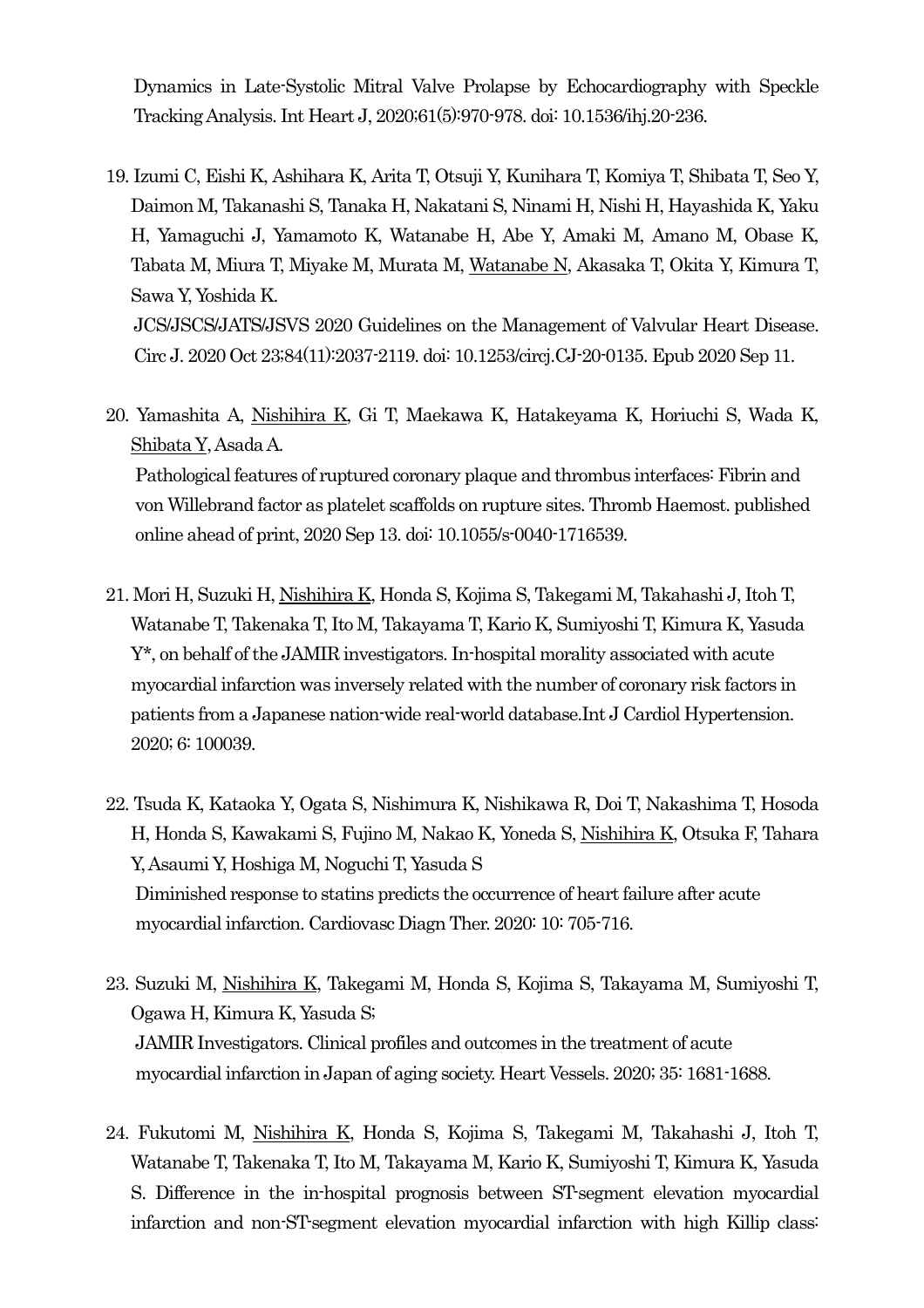Data from the Japan Acute Myocardial Infarction Registry. Eur Heart JAcute Cardiovasc Care. published online ahead of print, 2020 May 18. doi:10.1177/2048872620926681.

25. Takuya Kiyama , Hisanori Kanazawa , Hiroshige Yamabe , Miwa Ito, Shozo Kaneko, Yusuke Kanemaru, Yusei Kawahara, Kenshi Yamanaga, Koichiro Fujisue, Daisuke Sueta, Seiji Takashio, Yuichiro Arima, Satoshi Araki, Hiroki Usuku, Taishi Nakamura, Yasuhiro Izumiya, Kenji Sakamoto, Satoru Suzuki, Eiichiro Yamamoto, Hirofumi Soejima, Koichi Kaikita, Kenichi Tsujita Analysis of the driving mechanism in paroxysmal atrial fibrillation: comparison of the activation sequence between the left atrial body and pulmonary vein. J Cardiol. 2020 Jun;75(6):673-681. doi: 10.1016/j.jjcc.2020.01.004. Epub 2020 Feb 7. VOLUME 75, ISSUE 6, P673-681, JUNE 01, 2020 Published:February 06, 2020

## <症例報告>

1. Yoshioka G, Nishihira K, Shibata Y, Node K.

First report of lotus root-like appearance at the site of coronary spasm in a patient with acute coronary syndrome. Eur Heart J Case Rep. 2020; 4: 1-2.

2. Yoshioka G, Nishihira K, Asada Y, Node K.

In-stent restenosis following third-generation sirolimus-eluting stent implantation: first report analysed from imaging modalities and histopathological findings. Eur Heart J. 2020; 41: 1707.

3. Honda Y, Nishihira K, Kuriyama N, Yamashita A, Asada Y, Shibata Y. Visualization of a rapidly progressing lipid-rich plaque causing no-reflow phenomenon during percutaneous coronary intervention. Circ Rep. 2020; 2: 71-72.

## <書籍>

1. 栗山 根廣

 Orbital atherectomyを安全に使用するためのポイント PCI で使い倒す IVUS 徹底活用術 改訂第2版 P194-P202 MEDICAL VIEW

2. 小岩屋 宏、柴田 剛徳 DCS (BioFreedom™): 血管内視鏡からみた特徴 Coronary Intervention 2020 Vol.16 No.3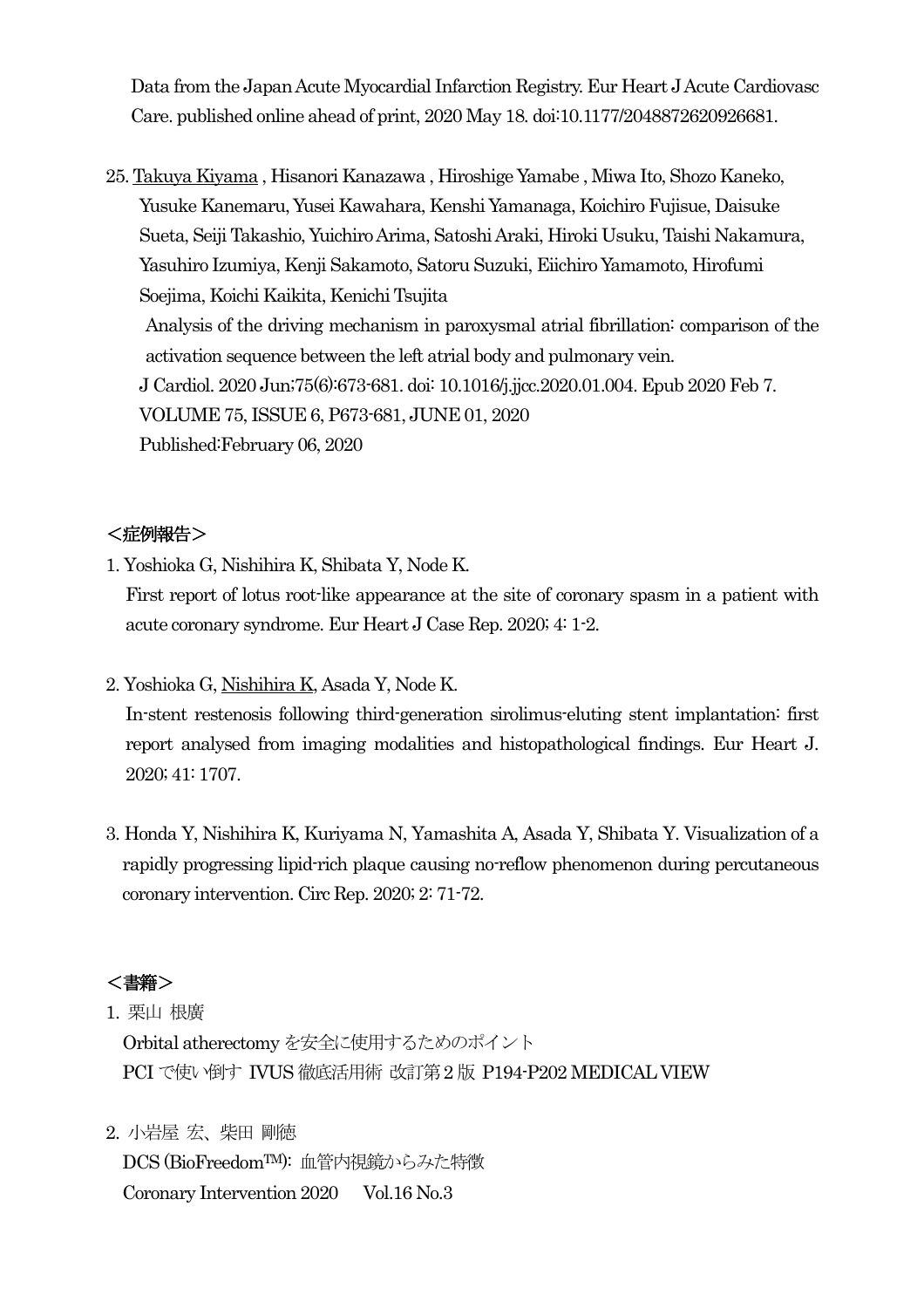## <雑誌>

- 1. 栗山 根廣 血管内視鏡を用いたステントKBT Coronary Intervention 2020 Vol.16 No.3 P23-P27 メディアルファ
- 2. 小岩屋 宏、渡邉 望

DOAC が静脈血栓塞栓症治療にもたらしたパラダイムシフトを考察する 宮崎県内科医会誌 (投稿中)

3. 田原 宣広、小岩屋 宏、福本 義弘 心血管イメージングの新時代 不安定プラークを可視化する Vol.275. No.6 2020 週間医学のあゆみ

<発表>

## 国際学会

1. 渡邉 望

Quantitative Assessment of the Mitral Valve: An Anatomy-Based Lesson for the Imager. ECHO 360. 2020.10.31-11.1 Seoul, Korea.

2. 木村 俊之

Toshiyuki Kimura, Nozomi Watanabe: How to Manage the Functional MR Patient and MitraClip Procedure? – the possibility of exercise stress test and fusion imaging. ECHO 360. 2020.10.31-11.1 Seoul, Korea.

### 全国学会

- 1. 吉岡 吾郎、足利 敬一、柴田 剛徳 心筋梗塞慢性期における高度左室駆出率低下の実態 第12 回植込みデバイス関連冬季大会 2020 年2 月10 日~2 月12 日 愛知県名古屋市
- 2. 西平 賢作、門岡 浩介、足利 敬一、栗山 根廣、柴田 剛徳 緊急冠動脈インターベンションを施行された心原性ショックを伴う80歳以上の急性心筋梗塞 患者の院内予後. 第47 回日本集中治療医学会学術集会 2020 年3月6 日~3 月8 日 web
- 3. 門岡 浩介

心原性ショックを合併した急性心筋梗塞の血行動態学的指標を含めた短期予後予測因子の検 討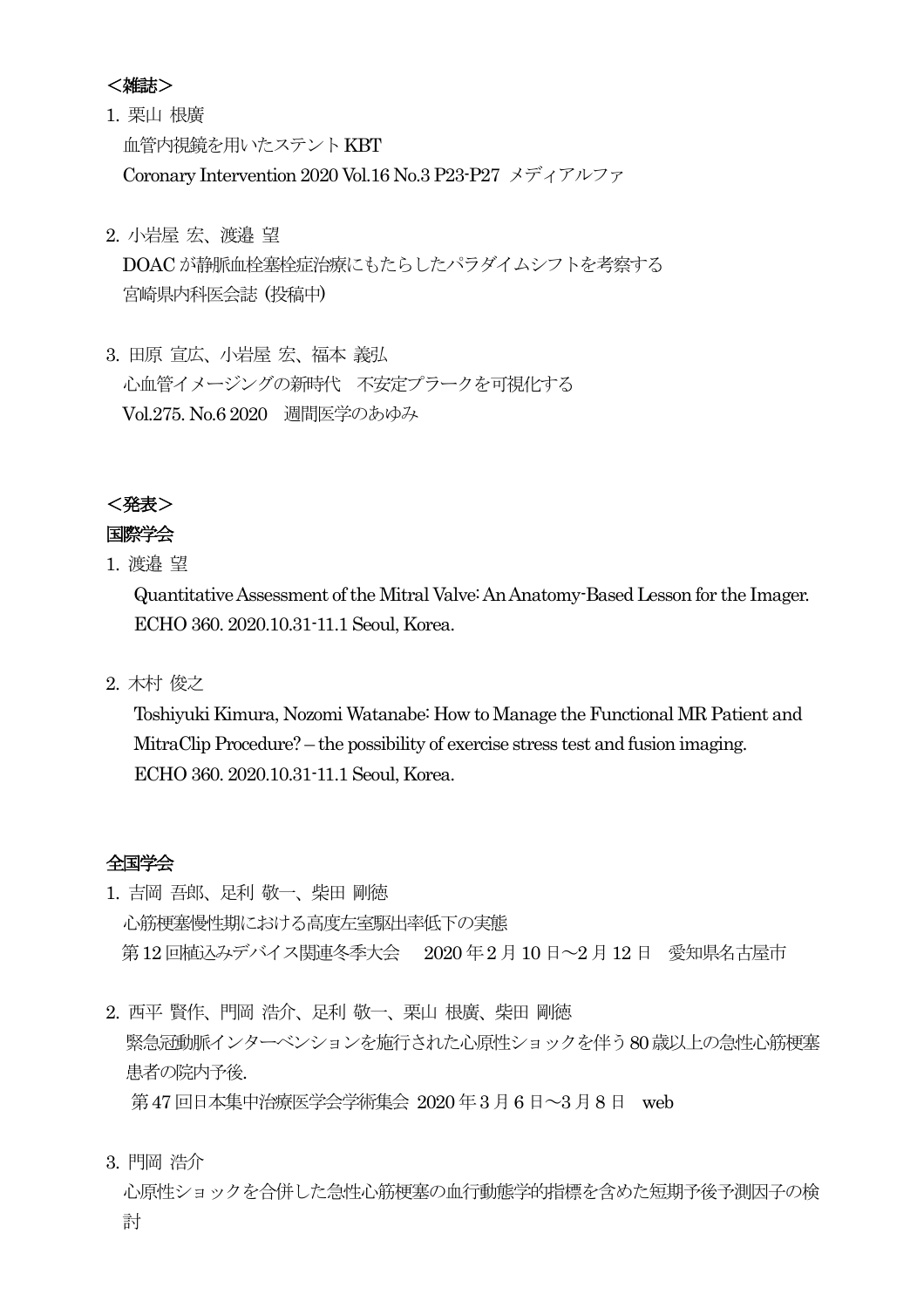第47 回日本集中治療医学会学術集会 2020 年3月6 日~3 月8 日 web

4. 柴田 剛徳

教育基本講座23 経カテーテル心臓治療の進歩 第26回日本心臓リハビリテーション学会学術集会 2020 年7月18日~19日 福岡市 web

5. 渡邉 望

病理組織と診る心筋症の心エコー図(教育講演) 日本心エコー図学会 第29回夏期講習会 2020年7月25日~7月26日 兵庫県神戸市 web

6. 西野 峻

3DTEE を術前診断に活かす(感染性心内膜炎) 「Part1 器質的 MR に対する僧帽弁形成術: 3DTEE を活かす」 日本心エコー図学会 第29回夏期講習会 2020年7月25日~7月26日 兵庫県神戸市 web

7. 西野 峻

TEE による術前評価

「Part4 WATCHMAN を用いた左心耳閉鎖術における心エコー図の役割」 日本心エコー図学会 第29回夏期講習会 2020年7月25日~7月26日 兵庫県神戸市 web

8. 西野 峻

心Fabry 病

「マルチモダリティーイメージングによる心筋症の評価:心エコー図の役割と限界を知る」 日本心エコー図学会 第29回夏期講習会 2020年7月25日~7月26日 兵庫県神戸市 web

9. 柴田 剛徳

ファイアサイドセミナー 石灰化病変を克服する Rotablator 第84回 日本循環器学会学術集会 2020年7月27日~8月2日 Web

10. 栗山 根廣

The Difference Effect of Balloon Angioplasty to Three-type of Morphology in In-stent Restenosis Evaluated with Optical Coherence Tomography

第84 回 日本循環器学会学術集会 2020 年7 月27 日~8 月2 日 Web

11. 栗山 根廣

石灰化病変に挑む-1 ロータブレーター

第84回 日本循環器学会学術集会 モーニングセミナー4 2020年7月27日~8月2日 web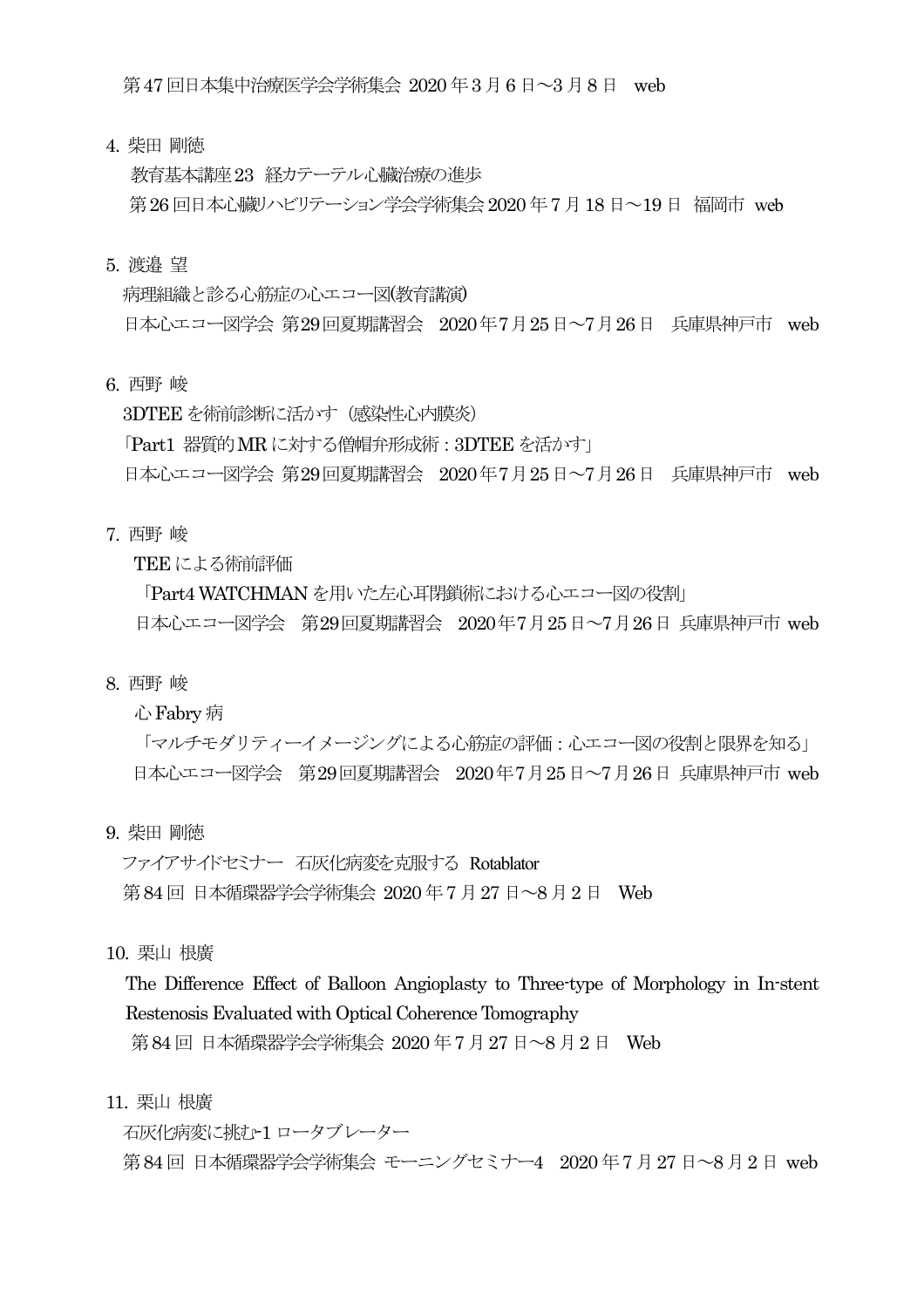## 12. 西平 賢作

Impact of Frailty on Outcomes in Elderly Patients with Acute Myocardial Infarction Who Undergo Percutaneous Coronary Intervention.

第84回日本循環器学会学術集会 2020年7月27日~8月2日 web

## 13. 渡邉 望

FMR: Proportionate or Disproportionate LV Dysfunction (シンポジウム) 第84回日本循環器学会学術集会 2020年7月31日~8月2日 web

## 14. 渡邉 望

Mitral Repair for Severe Mitral Regurgitation should be Performed Earlier than in the Current Clinical Practice (シンポジウム) 第84回日本循環器学会学術集会 2020年7月31日~8月2日 web

## 15. 小岩屋 宏

Comparison of vascular healing between DCS and EES in high-bleeding-risk patients: 3-month follow-up of optical coherence tomography and coronary angioscopy 第84回日本循環器学会学術集会 2020年7月27日〜8月2日 web

# 16.小岩屋 宏

Current Status of Treatment for ST-segment Elevation Myocardial Infarction Patients Compliated with Cardiogenic Shock Treated with Mechanical Circulatory Support 第84回日本循環器学会学術集会 2020年7月27日~8月2日 web

17. 古堅 真

Accentuated Osteogenesis in Elderly Female Aortic Stenosis Patients with Femoral Neck Fracture or Trochanteric Fracture

第84回日本循環器学会学術集会 2020年7月27日~8月2日 web

## 18. 古堅 真

Incidence of hidden aortic stenosis in late-stage elderly patients with femoral neck fracture or trochanteric fracture

第 84 回日本循環器学会学術集会 2020 年 7 月 27 日~8 月 2 日 web

19. 森久 健二

Efficacy of Direct Oral Anticoagulant in Treatment of Left Atrial Appendage Thrombus in Patients with Atrial Fibrillation

第84回日本循環器学会学術集会 2020年7月27日~8月2日 web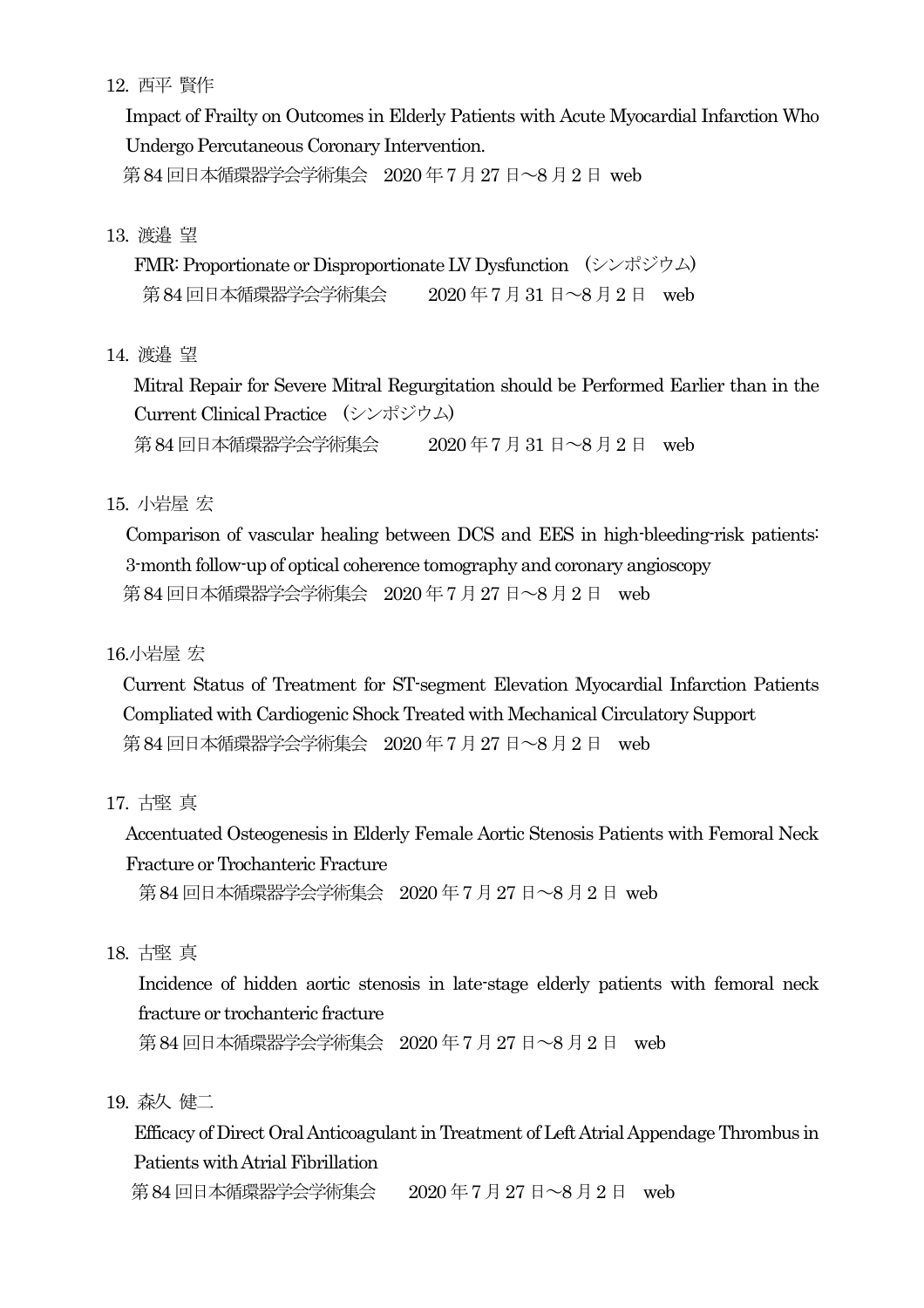20. 森久 健二

Management and Resolution of Left Atrial Appendage Thrombus during Anticoagulation Therapy in Patients with Atrial Fibrillation 第 84 回日本循環器学会学術集会 2020 年 7 月 27 日~8 月 2 日 web

21. 木村 俊之

Clinical Characteristics and Prognostic Impact of the Timing of Cardiac Rupture: Retrospective Study from 4,469 Single Center Database. 第84回日本循環器学会学術集会 2020年7月27日~8月2日 web

22. 木村 俊之

Reverse Deformation of the Mitral Annulus Early After Percutaneous Mitral Valve Edge-to-Edge Repair: Serial Quantitative Analysis by 3D Transesophageal Echocardiography 第84回日本循環器学会学術集会 2020年7月27日~8月2日 web

23. 緒方 健二

 1-year clinical outcomes of Drug Coated Balloon for Femoropopliteal Lesions compared with Drug Coated Stent 第84回日本循環器学会学術集会 2020年7月27日~8月2日 web

24. 緒方 健二

 2-years clinical Outcomes of Patients underwent Percutaneous Coronary Intervention for Calified Lesions eith Rotational Atherectomy and Third-Generation Drug-Eluting Stent 第84回日本循環器学会学術集会 2020年7月27日~8月2日 web

25. 緒方 健二

Midterm Clonical Outcome of Third and Second-Generation Drug Eluting Stent lowing Rotational Atherecomy for Severe Calified Coronary Lesions 第 84 回日本循環器学会学術集会 2020 年 7 月 27 日~8 月 2 日 web

26. 門岡 浩介

Early Risk Stratification in Patients with Acute Myocardial Infarction and Cardiogenic Shock

第84回日本循環器学会学術集会 2020年7月27日~8月2日 web

27. 西野 峻

Early Surgery for Asymptomatic Severe MR: Who is Asymptomatic? When and How Do We Use Stress Echocardiography?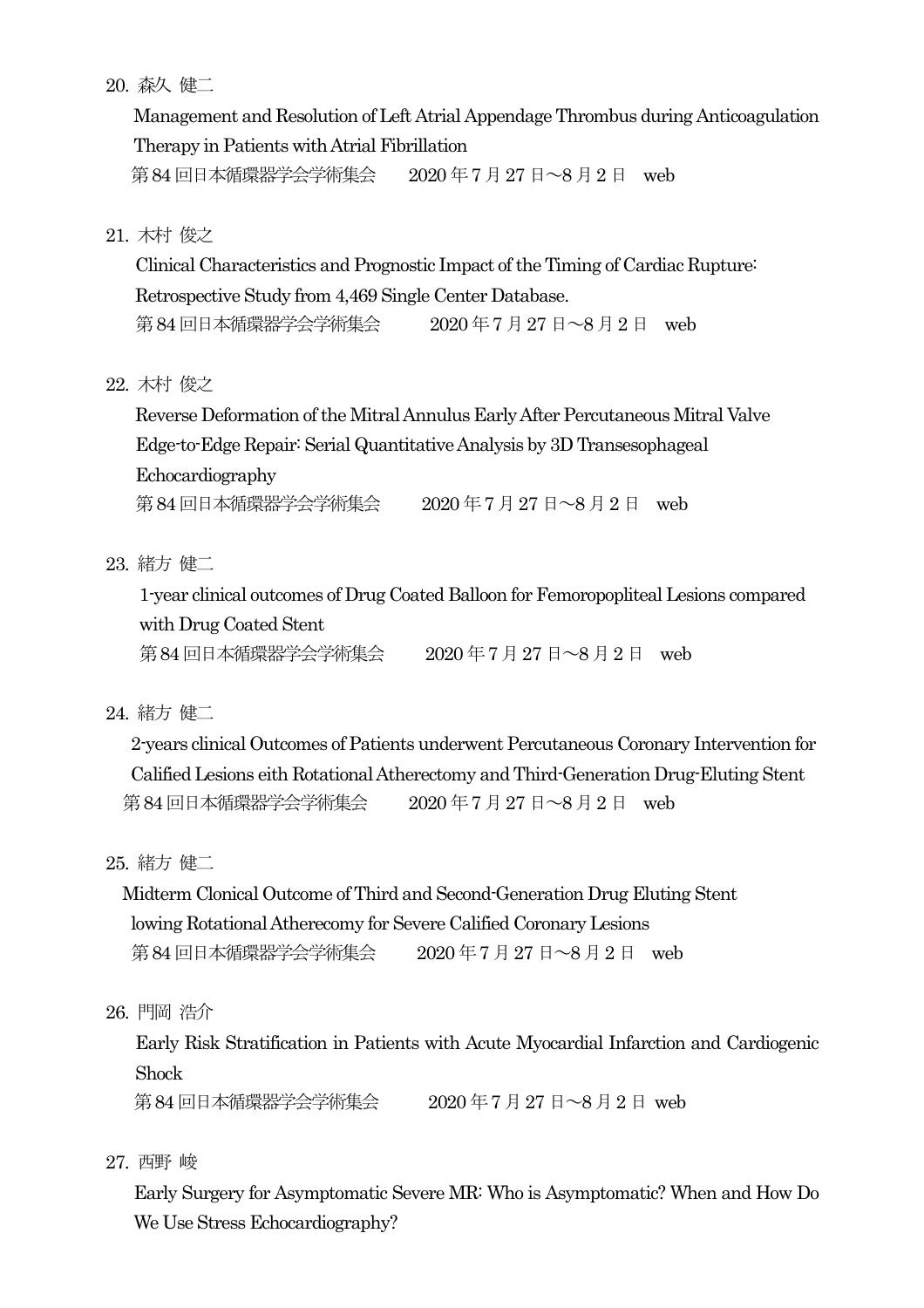第84回日本循環器学会学術集会 2020年7月31日~8月2日 web

# 「Symposium 2; Diagnosis and Treatment for Mitral Regurgitation; Recent Trend」

|  | 28. 吉岡 吾郎                                                                            |  |
|--|--------------------------------------------------------------------------------------|--|
|  | Clinical Impact of initial Serum Albumin for Mid-term Outcome in Patients with Acure |  |
|  | Myocardial Infarction                                                                |  |
|  | 第84回日本循環器学会学術集会 2020年7月31日~8月2日 web                                                  |  |
|  | 29. 吉岡 吾郎                                                                            |  |
|  | Long-year Follow-up of Acute Myocardial Infarction with Preserved Initial LVEF.      |  |
|  | Prognostic Impact of Progressively Reduced LVEF                                      |  |
|  | 第84回日本循環器学会学術集会 2020年7月31日~8月2日 web                                                  |  |
|  | 30. 吉岡 吾郎                                                                            |  |
|  | Prognostic Impact of Initial Serum Albumin for Newly Developing Heart Failure after  |  |
|  | Acute Myocardial Infrction                                                           |  |
|  | 第84回日本循環器学会学術集会 2020年7月31日~8月2日 web                                                  |  |
|  | 31. 桑原 大門                                                                            |  |
|  | Efficacy of Excimer Laser to Recurrent In-stent Restenosis Evaluated with Optical    |  |
|  | Coherence Tomography                                                                 |  |
|  |                                                                                      |  |
|  | 32. 桑原 大門                                                                            |  |
|  | Efficacy of Excimer Laser Treatment to Recurrent In-stent Restenosis in 6-month      |  |
|  | Follow-up                                                                            |  |
|  | 第84回日本循環器学会学術集会<br>$2020 = 7 \text{ J}31 = -8 \text{ J}2 \text{ H}$ web              |  |
|  | 33. 合力 悠平                                                                            |  |
|  | A Novel Predictive Score Based on Blood Examination for In-hospital Mortality in     |  |
|  | Patients with ST-segment Elevation Myocardial Infarction                             |  |
|  |                                                                                      |  |
|  | 34. 合力 悠平                                                                            |  |
|  | A Novel Risk Score for Predicting In-hospital Mortality in Patients with Acute       |  |
|  | Myocardial Infarction (Featred Reseach Session)                                      |  |

第84回日本循環器学会学術集会 2020年7月31日~8月2日 web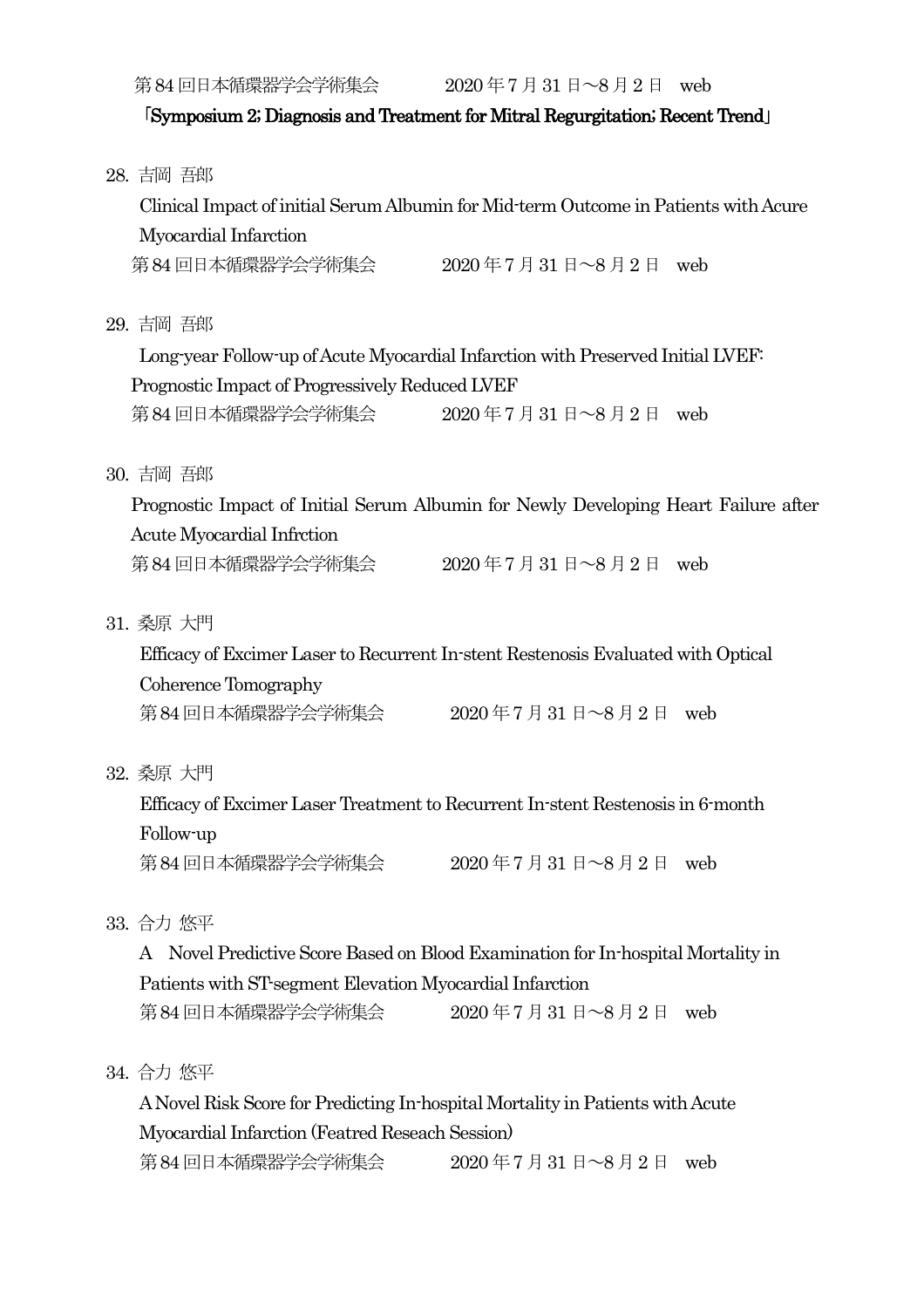### 35. 本田 泰悠

 〈B〉The Course of Atriogenic Mitral Regurgitation after Successful Rediofrequency CatheterAblation for Atrial Fibrillation: Can it be Atreated by rhythm control? 第84回日本循環器学会学術集会 2020年7月31日~8月2日 web

36. 本田 泰悠

 Impact of Stentless strategy by Directional Coronary Atherectomy plus Drug Coated Balloon for de-novo Lesions 第84回日本循環器学会学術集会 2020年7月31日~8月2日 web

37. 吉田 千春

Prognosis of recurrent myocardial infarction in current primary percutaneous coronary intervention era 第84回日本循環器学会学術集会 2020年7月31日~8月2日 web

38. 三好 美帆(現大分大学循環器内科)、渡邉 望、柴田 剛徳

 Preparing for the WATCHMAN Device: Left atrial appendage orifice dimensions in Japanese AF population measured by multiplane transesophageal echocarduography 第84回日本循環器学会学術集会 2020年7月31日~8月2日 web

- 39. 古堅 真、渡邉 望、西野 峻、木村 俊之、柴田 剛徳 骨粗鬆症を背景とした高齢者における大動脈弁狭窄症の疫学的検討と骨代謝マーカーの関 連性の検討 日本心エコー図学会第31 回学術集会 2020 年8月14 日~8 月15 日 web
- 40. 木村 俊之、渡邉 望、西野 峻、古堅 真、吉岡 吾郎、本田 泰悠、吉田 千春、新里 広大、 柴田 剛徳 経食道心エコー図、X 線画像 Fusion Image が有用であった経皮的僧帽弁クリップ術の一 例. 日本心エコー図学会 第31 回学術集会 2020 年8月14 日~8 月15 日 web

「Best Case Presentation Award (BCP)」

41. 木村 俊之、渡邉 望、西野 峻、古堅 真、吉岡 吾郎、本田 泰悠、吉田 千春、新里 広大、 柴田 剛徳 経皮的僧帽弁クリップ術早期にみられる弁輪形態の経時的変化:4D 経食道心エコー図検査 による定量解析 日本心エコー図学会 第31回学術集会 2020年8月14日~8月15日 web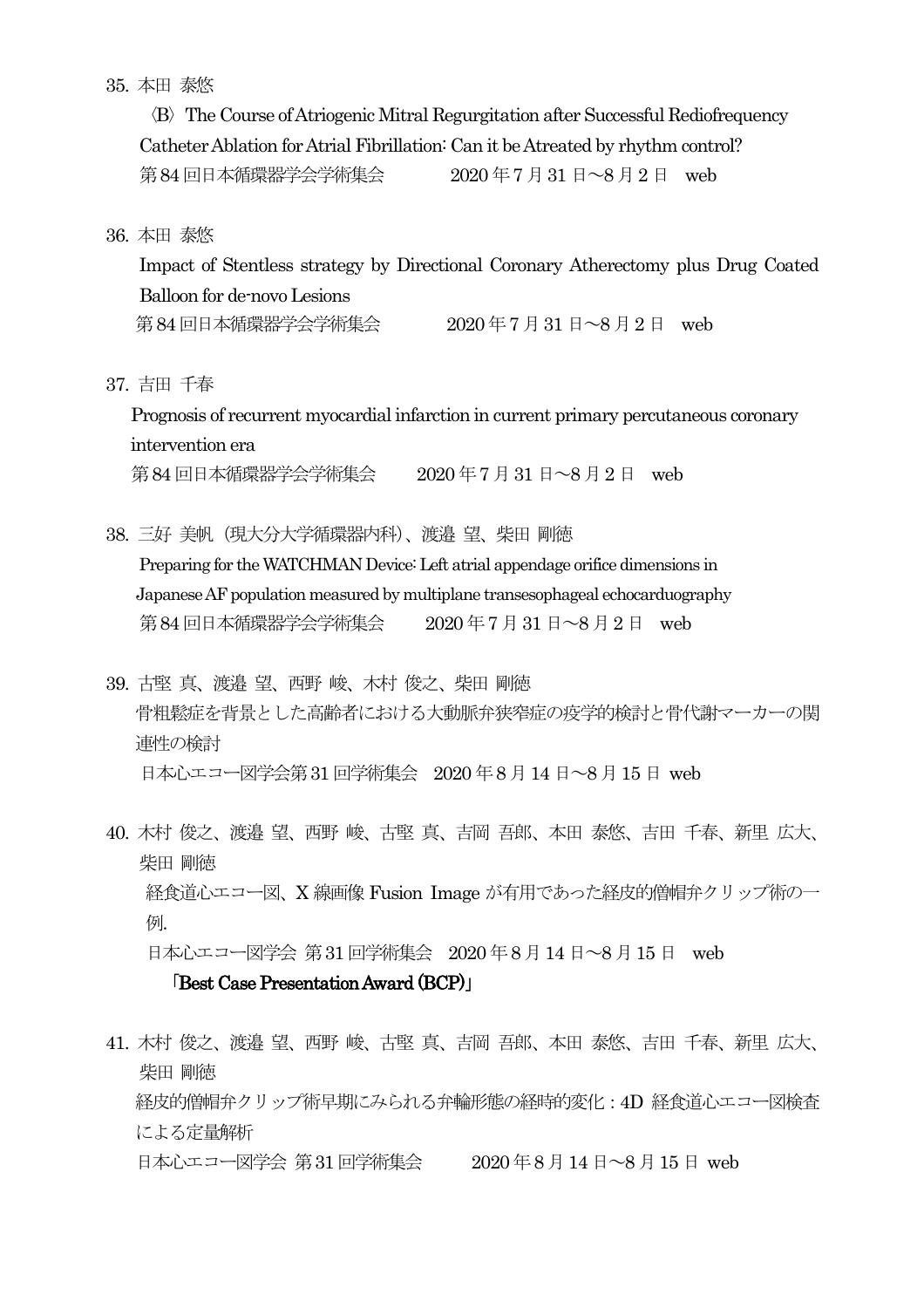42. 西野 峻、渡邉 望、矢野 光洋、柴田 剛徳

心室中隔欠損に合併した先天性大動脈二尖弁に伴う有症候性大動脈弁狭窄…だったはずの 一例 「特別プログラム:若手心エコーフェローの会:多角的視点から考える症例検討 - どうす る?この2 症例 -」 日本心エコー図学会 第31 回学術集会 2020年8 月14日~8 月15 日 web

- 43. 西野 峻、渡邉 望、浅田 祐士郎、新里 広大、吉田 千春、本田 泰悠、吉岡 吾郎、 木村 俊之、古堅 真、柴田 剛徳 心筋梗塞後僧帽弁弁葉リモデリングについての検討:リアルタイム3D 心エコー図による弁 形態の経時的定量評価 日本心エコー図学会 第31 回学術集会 2020 年8 月14 日~8 月15 日 web
- 44. 吉田 千春、西野 峻、渡邉 望、小岩屋 宏、栗山 根廣、西村 征憲、矢野 光洋、柴田 剛徳 14年間経過観察し外科的治療介入に至った未破裂冠動脈瘤合併冠動脈−肺動脈瘻の一例 日本心エコー図学会 第31 回学術集会 2020 年8 月14 日~8 月15 日 web
- 45. 吉田 千春、西野 峻、渡邉 望、本田 泰悠、木村 俊之、古堅 真、小岩屋 宏、矢野 光洋、 柴田 剛徳 僧帽弁逆流に重症冠動脈疾患が合併し急激に重症心不全を発症した一例
- 46. 渡邉 望

二次性僧帽弁逆流の病態と評価法 日本心エコー図学会第17 回秋期講習会 2020 年10 月25 日 web

47. 柴田 剛徳

 Special Lecture New generation; COMBO Plus 伊勢志摩ライブ 2020 年11 月13日~11 月14 日 web

48. 柴田 剛徳

ビデオライブ Rotablator

 Alliance for Revolution and interventional Cardiology Advancement ARIA2020 in silico 2020年11月20日~11月22日 福岡市 web

49. 柴田 剛徳

 ビデオライブ OCT でステント内再狭窄病変の治療戦略を考える~Rotablator Alliance for Revolution and interventional Cardiology Advancement ARIA2020 in silico 2020年11月20日~11月22日 福岡市 web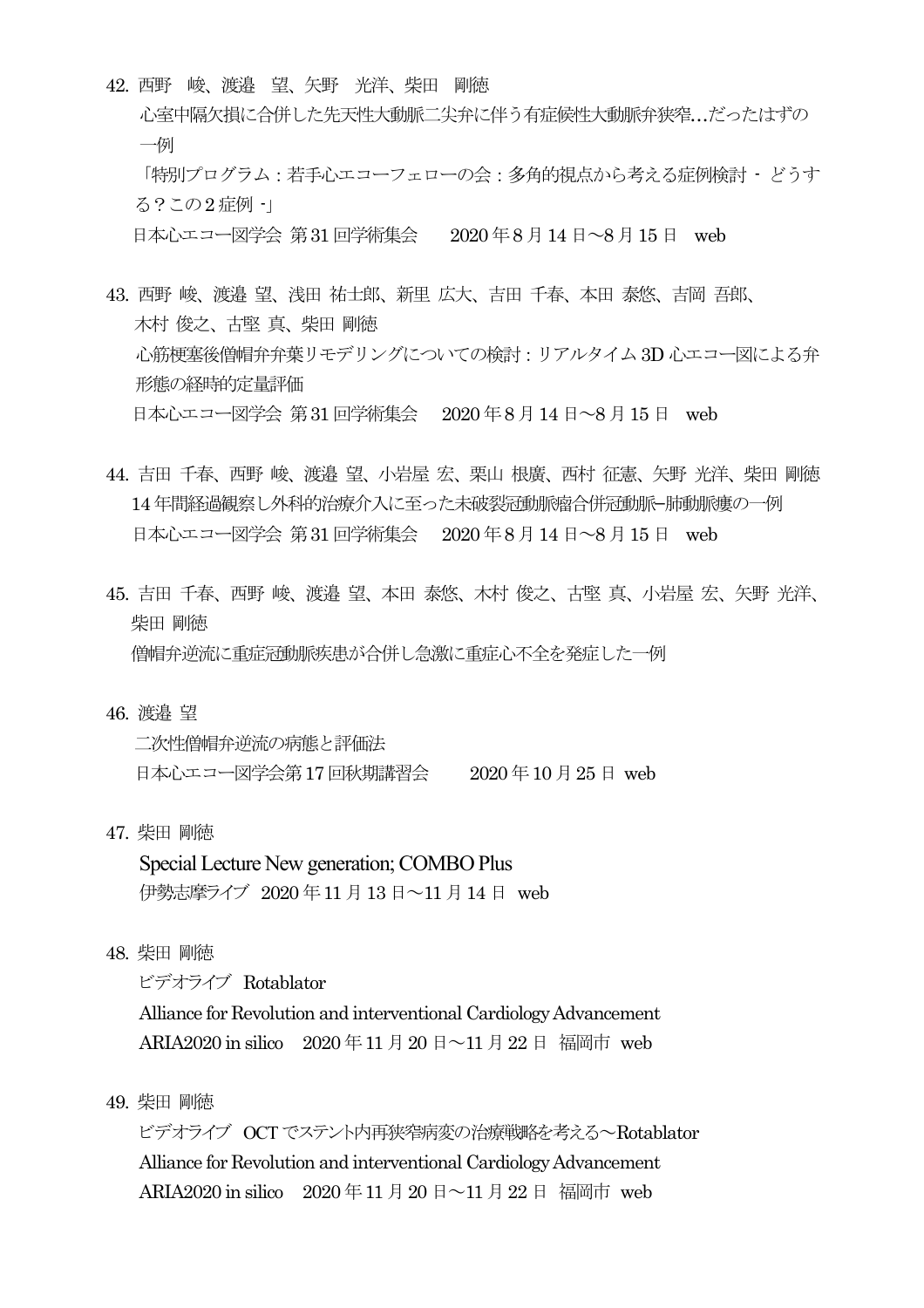### 50. 柴田 剛徳

ビデオライブ OCT で石灰化病変の治療戦略を考える~Rotablator Alliance for Revolution and interventional Cardiology Advancement ARIA2020 in silico 2020 年 11 月 20 日 ~11 月 22 日 福岡市 web

### 51. 柴田 剛徳

ビデオライブ OCT で石灰化病変の治療戦略を考える~Diamondback360 Alliance for Revolution and interventional Cardiology Advancement ARIA2020 in silico 2020 年11 月20 日~11月22 日 福岡市 web

### 52. 柴田 剛徳

ビデオライブ DCA

 Alliance for Revolution and interventional Cardiology Advancement ARIA2020 in silico 2020 年11 月20 日~11月22 日 福岡市 web

#### 53. 柴田 剛徳

ビデオライブ Diamondback360

 Alliance for Revolution and interventional Cardiology Advancement ARIA2020 in silico 2020年11月20日~11月22日 福岡市 web

#### 54. 柴田 剛徳

PK Papyrus

 Alliance for Revolution and interventional Cardiology Advancement ARIA2020 in silico 2020 年11 月20 日~11月22 日 福岡市 web

### 55. 柴田 剛徳

Shock Wave

Alliance for Revolution and interventional Cardiology Advancement

ARIA2020 in silico 2020 年11 月20 日~11月22 日 福岡市 web

### 56. 栗山 根廣

Coroflex ISAR NEO の夜明け

Alliance for Revolution and interventional Cardiology Advancement ARIA2020 in silico ランチョンセミナー 2020年11月20日~11月22日 福岡市 web

57. 栗山 根廣

石灰化病変の虚血を読み解く

Alliance for Revolution and interventional Cardiology Advancement ARIA2020 in silico ビデオライブ 2020年11月20日~11月22日 福岡市 web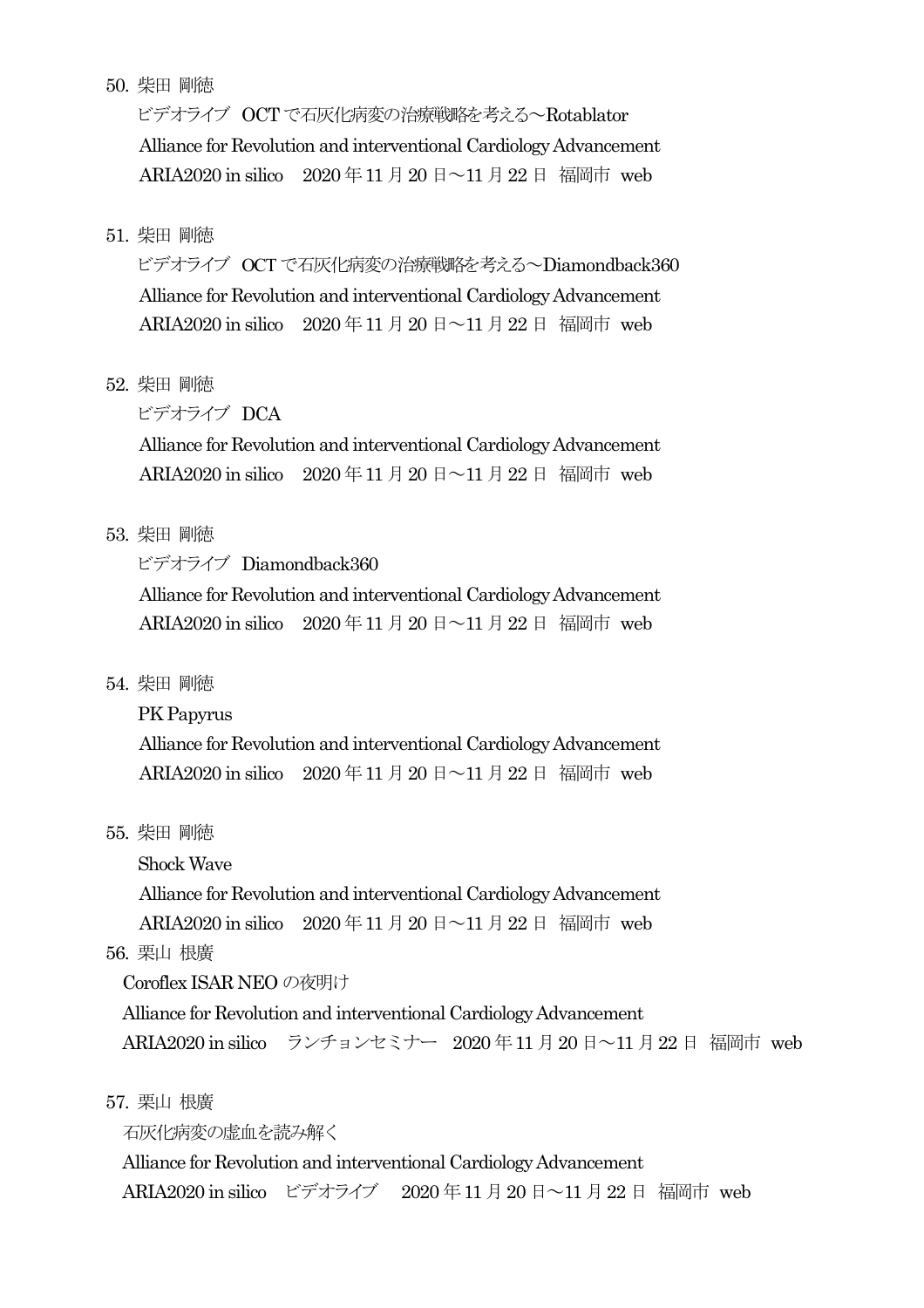58. 小岩屋 宏

ショートレクチャー COMBO Wars

High Bleeding Risk(HBR)へ挑む!COMBO stent への期待 Alliance for Revolution and interventional Cardiology Advancement ARIA2020 in silico  $2020 \not\equiv 11 \not\equiv 20 \not\equiv \sim 11 \not\equiv 22 \not\equiv 4$  福岡市 web

59.小岩屋 宏

急性心不全ディスカッション:若き循環器集中治療医たちの夜明け ~Intervention と集学的心不全管理の二兎を追う~ ディスカッサント Alliance for Revolution and interventional Cardiology Advancement

ARIA2020 in silico  $2020 \n\equiv 11 \n\equiv 20 \n\equiv 11 \n\equiv 22 \n\equiv 4$  福岡市 web

60. 木村 俊之、渡邉 望、西野 峻、栗山 根廣、足利 敬一、西平 賢作、小岩屋 宏、古堅 真、 緒方 健二、柴田 剛徳 心筋梗塞後心破裂の発症タイミングによる臨床背景と予後への影響:4,469 例の単施設研究 日本超音波医学会 第93回学術集会 2020年12月1日~12月3日 web

### 九州地方会

- 1. 門岡 浩介 Impella挿入に伴い大動脈弁閉鎖不全症および溶血をきたした1例 第30 回日本心血管インターベンション治療学会九州・沖縄地方会 2020 年1 月18日 福岡県福岡市
- 2. 吉岡 吾郎、栗山 根廣、緒方 健二、西平 賢作、西村 征憲、柴田 剛徳 腹部大動脈瘤破裂による急性循環不全に対し術前の大動脈遮断バルーンカテーテルが有効で あった症例 第30 回日本心血管インターベンション治療学会九州・沖縄地方会 2020 年1 月18日 福岡県福岡市
- 3. 渡邉 望

弁膜症チームが知っておくべきAS 治療:新ガイドラインのエッセンス 第53回日本胸部外科学会九州地方会総会 ランチョンセミナー 2020年7月24日 web

4. 山本 圭亮、渡邉 望、西野 峻、緒方 健二、足利 敬一、柴田 剛徳 重症三枝病変のSTEMIに難治性不整脈を合併しIMPELLA 補助下に救命し得た一例: 心エコー図による経時的モニタリングの有用性 日本超音波医学会 第30回九州地方会学術集会 2020 年10 月4日 福岡県久留米市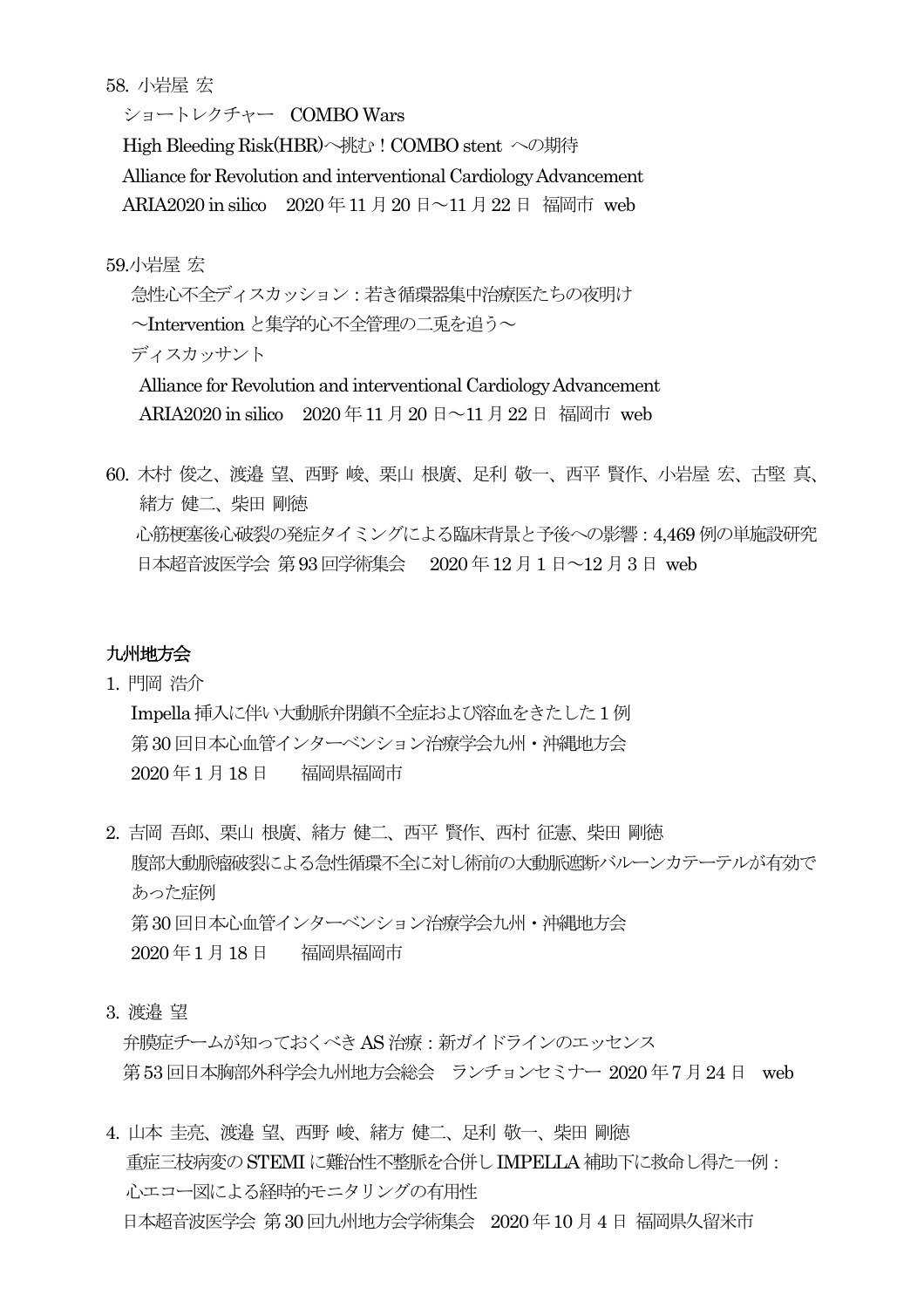5.海老原 卓、古堅 真、緒方 健二、木村 俊之、小岩屋 宏、西平 賢作、渡邉 望、栗山 根廣、 柴田 剛徳 虚血性僧帽弁閉鎖不全症を伴う心不全患者に経皮的冠動脈形成術を行い僧帽弁逆流の改善を 認めた1例 日本内科学会 第331回九州地方会 2020 年11月29 日 宮崎

- 6.木山 卓也、足利 敬一、柴田 剛徳 カテーテルアブレーション治療時に認めた、下大動脈奇形の2症例 日本内科学会 第331回九州地方会 2020 年11 月29 日 宮崎
- 7. 吉田 千春、栗山 根廣、西野 峻、小岩屋 宏、渡邉 望、西村 征憲、矢野 光洋、柴田 剛徳 未破裂冠動脈瘤合併冠動脈 – 肺動静脈瘻の14 年間に渡る長期の経時的変化と病理所見 日本内科学会 第331回九州地方会 2020 年11月29 日 宮崎

8.門岡 浩介

心臓震盪が原因と考えられた心室細動に冠動脈起始異常を合併した1例 第129回日本循環器学会九州地方会 2020年12月5日 web

- 9.康 憲史、西平 賢作、栗山 根廣、柴田 剛徳 近赤外線分光法/血管内超音波 (NIRS-IVUS) にて3 枝評価し得た若年性 NSTEMI の一例 第129回日本循環器学会九州地方会 2020年 12月5日 web
- 10.山本 圭亮、緒方 健二、横田 敦子、佐野 仁弥、吉田 千春、本田 泰悠、木山 卓也、西野 峻、 康 憲史、海老原 卓、門岡 浩介、木村 俊之、古堅 真、小岩屋 宏、西平 賢作、渡邉 望、 足利 敬一、栗山 根廣、松山 明彦、柴田 剛徳 2 枝にlotus roots like appearance を合併した巨大左室内血栓症の一例 第129回日本循環器学会九州地方会 2020年12月5日 web
- 11. 佐野 仁弥、緒方 健二、小岩屋 宏、柴田 剛徳 心肺停止蘇生後低体温療法の導入に時間を要したが、良好な転帰を辿った心原 性ショックの一例 第129 回日本循環器学会九州地方会 2020 年12 月5 日 web

### 研究会

# 1. 古堅 真 初回症例報告『~長かった初回症例までの道~』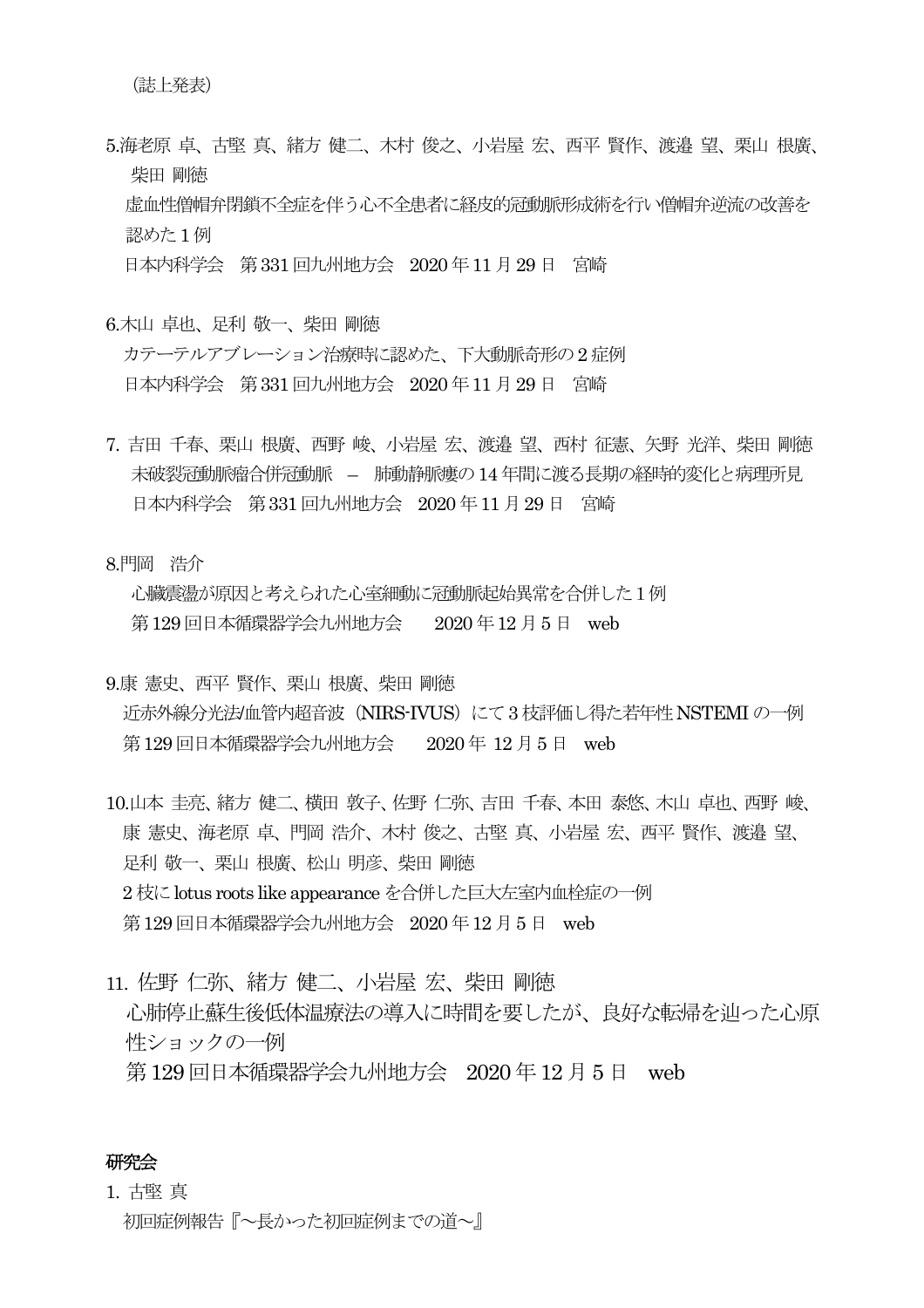2. 渡邉 望

虚血を視る - PCIを前提とした虚血評価:壁運動・収縮能指標で虚血を診る 第17回 New Year 循環器セミナー 2020年1月11日 福岡県福岡市

#### 3. 古堅 真

初回症例報告『~長かった初回症例までの道~』 WATCHMAN SUMMIT 2020年1月8日

4. 小岩屋 宏

増え続ける心不全患者にどう立ち向かうか?~宮崎の心不全患者を守るための地域連携 青森市循環器セミナー~地域で取り組む循環器疾患治療~ 2020 年1 月21 日 青森県青森市

5. 渡邉 望

2D/3D 心エコー図による僧帽弁逆流の診断と治療 : up-to-date 大阪大学 Meet the Expert Seminar vol.11 2020 年 1 月 29 日

- 6. 森久 健二、足利 敬一、柴田 剛徳 左心耳血栓に対する直接経口抗凝固薬の効果. 第6 回熊本心血管総合カンファレンス 2020年 2 月5 日 熊本県熊本市
- 7. 渡邉 望

循環器疾患における心エコー図診断:エキスパートチームとしての役割 第26回沖縄心血管エコー図研究会 2020年2月13日 沖縄県

8. 渡邉 望

僧帽弁逆流の診断と治療における診断医の役割:経カテーテル的治療の時代を迎えて 第5 回江東豊洲心血管カンファレンス 2020 年2 月15 日 東京都

9. 渡邉 望

臨床研究を進めるための力 第5 回江東豊洲心血管カンファレンス 2020 年2 月15 日 東京都

10. 木村 俊之

ACS 患者の PCI における落とし穴 第64 回宮崎インターベンション研究会 2020 年2 月21日 宮崎県宮崎市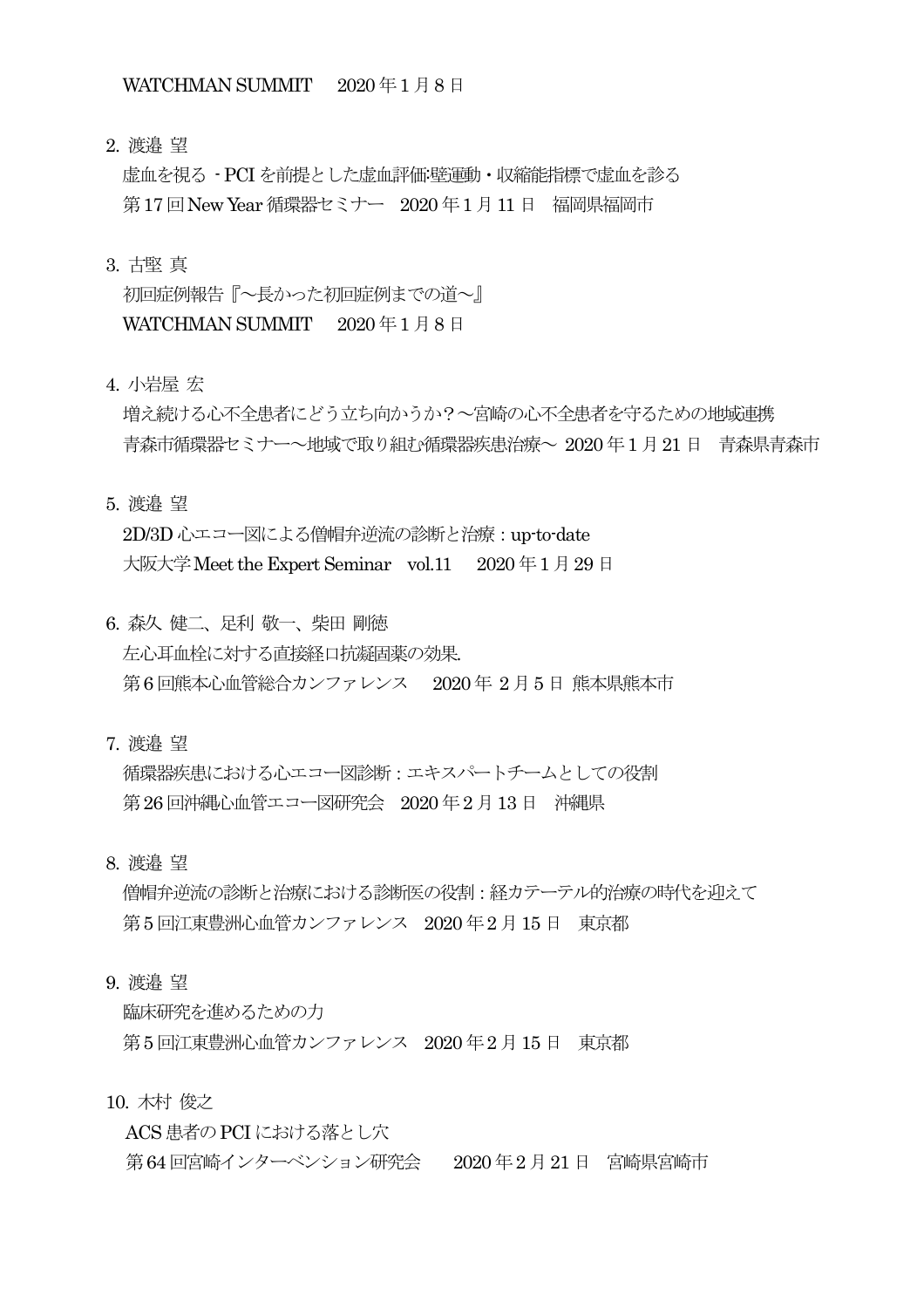11.小岩屋 宏

もう二度と OCT をしたくなくなった一例+See-through technique の落とし穴に気をつけ ろ!

Abbott Academy~OCT 読影会 2020年2月28日 宮崎県宮崎市

12.小岩屋 宏

ACS における imaging device の使い分け

Abbott Academy~OCT読影会 2020 年5 月22 日 宮崎県宮崎市

13.門岡 浩介

ガイドラインから学ぼう ~心不全治療~

第7 回地域連携で心不全を考える会 2020 年9 月10 日 web

14. 柴田 剛徳

循環器疾患における最新の治療 不整脈 Up Date web セミナー 2020 年9 月16日 宮崎市 web

15.小岩屋 宏、柴田 剛徳

Web ライブセミナー

宮崎の心不全患者を守るための地域連携~心拍数に着目した新しい心不全治療を考える 2020 年10 月12 日 宮崎市 web

16. 小岩屋 宏

心不全治療におけるイバブラジンの上手な使い方を考える 司会・症例提示 心不全治療を考える会 in 宮崎 2020 年10 月16日 宮崎市 web

17.小岩屋 宏

Abbott Academy~OCT 読影会 症例提示 2020 年10 月23 日 宮崎市 web

18.山本 圭亮、緒方 健二、門岡 浩介、小岩屋 宏、柴田 剛徳 重症3 枝病変のSTEMIに難治性不整脈を合併し、IMPELLA 補助下に救命し得た1 例 SOUTH SIDE OF KYUSYU PCI CONFERENCE 2020年11月4日 web

19.小岩屋 宏、門岡 浩介、柴田 剛徳 第65 回 宮崎インターベンション研究会 インターベンション医もやらなきゃいけない!?新しい心不全連携の取り組み 2020 年11 月6日 宮崎市 web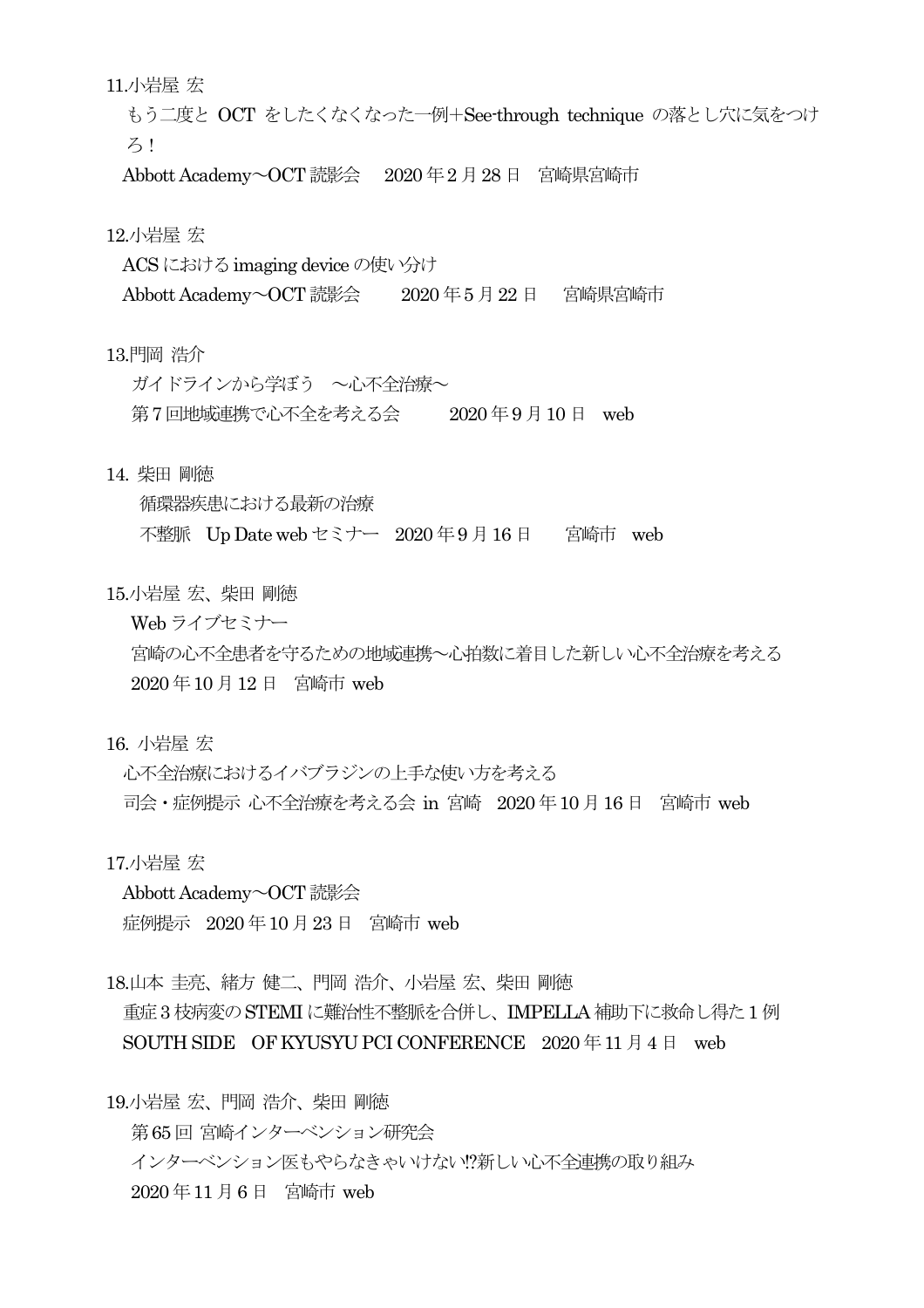### 20.古堅 真

stroke prevention の新しい治療 ~左心耳閉鎖デバイス WATCHMAN~ 心エコー図研究会 2020 年11 月13日

### 21.小岩屋 宏

心不全治療におけるイバブラジンの適応を考える 宮崎心不全フォーラム 症例提示 2020 年11 月18 日 宮崎市 web

#### 22.小岩屋 宏

Kyushu IMPELLA Conference Free Discussion: IMPELLA(適応)について大いに語ろう 第3回 九州 Web 補助循環用ポンプカテーテルカンファレンス 2020年11月30日 web

#### 23.柴田 剛徳

 石灰化病変に対するDebulking とImaging 第105回神奈川 PTCA 研究会 特別講演 2020年11月27日 神奈川県横浜市 web

#### 24.小岩屋 宏、西平 賢作、柴田 剛徳

High Bleeding Risk (HBR)と PCI 後の抗血栓療法~血管内イメージングから考える~ Cardiovascular Meeting~最近の抗血栓療法を考える 2020 年12 月1日 web

25.小岩屋 宏、柴田 剛徳

増え続ける心不全患者にどう立ち向かうか?~宮崎の心不全患者を守るための地域連携 姶良地区心疾患連携WEB セミナー 2020 年12月4 日 web

26.小岩屋 宏

新しい心不全治療薬について考える~SGLT2 阻害薬 第2回 心不全治療を考える会 in 宮崎 2020年12月11日 web

27.小岩屋 宏、柴田 剛徳

PCI 後のHBR; High Bleeding Risk 患者における抗血栓療法~減薬のススメ 第147回 宮崎心臓病研究会 2020年12月14日 web

28.小岩屋 宏

石灰化結節・石灰化病変を伴うACS にどう挑むか?

K's room~石灰化病変を考察する~ 2020 年12 月15 日 福岡市 web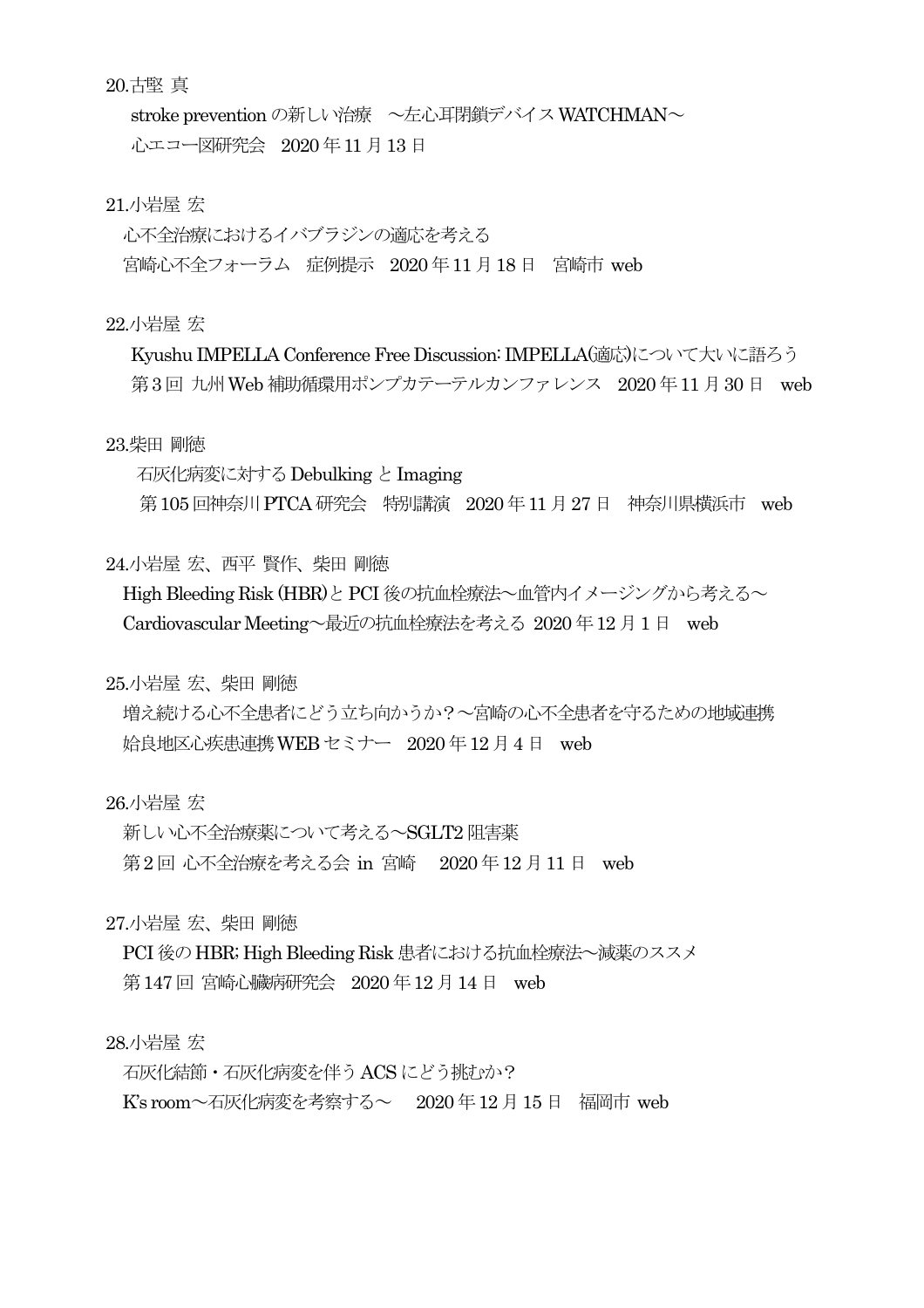### その他・講演

- 1. 木村 俊之 僧帽弁のカタチから考えるMitraClipの適応と治療戦略 第3回宮崎循環器アカデミー 2020年1月20日 web
- 2. 柴田 剛徳

当院におけるImpella の使用経験 循環器Expert Meeting 2020 年1 月28日 大分市

3. 柴田 剛徳

冠動脈石灰化病変に対する Coronary Intervensin CV プレミアムカンファレンスイン神戸 2020 年2 月8日 兵庫県神戸市

4. 西野 峻

特別講演「虚血性僧帽弁逆流の最新トピックス」 藤田医科大学 第8回 弁膜症の診断と治療 2020 年2 月15 日 愛知県名古屋市

5. 柴田 剛徳

冠動脈石灰化病変に対する Coronary Intervensin JA 広島総合病院 PCI workshop 2020 年2 月27 日 広島県廿日市

6. 柴田 剛徳

ロータブレーターの合併症 CVIT 共催 教育講演 2020 年6 月10 日 web

7. 柴田 剛徳

複雑な石灰化病変に対するCoronary Intervension 第8回 Kansai Interventionalis Next generation  $2020 \oplus 6 \oplus 19 \oplus \text{web}$ 

8. 柴田 剛徳

冠動脈石灰化病変に対する治療戦略

Terumo workshop PCI up-to-date  $2020 \notin 6 \nparallel 24 \nparallel$  web

9. 柴田 剛徳

ロータブレーターの合併症とトラブルシューティング 三重県立総合医療センタPCI workshop 2020 年6 月26 日 三重県四日市市

10. 柴田 剛徳

重傷大動脈弁狭窄症を伴い、責任病変が高度石灰化病変であった急性心筋梗塞症例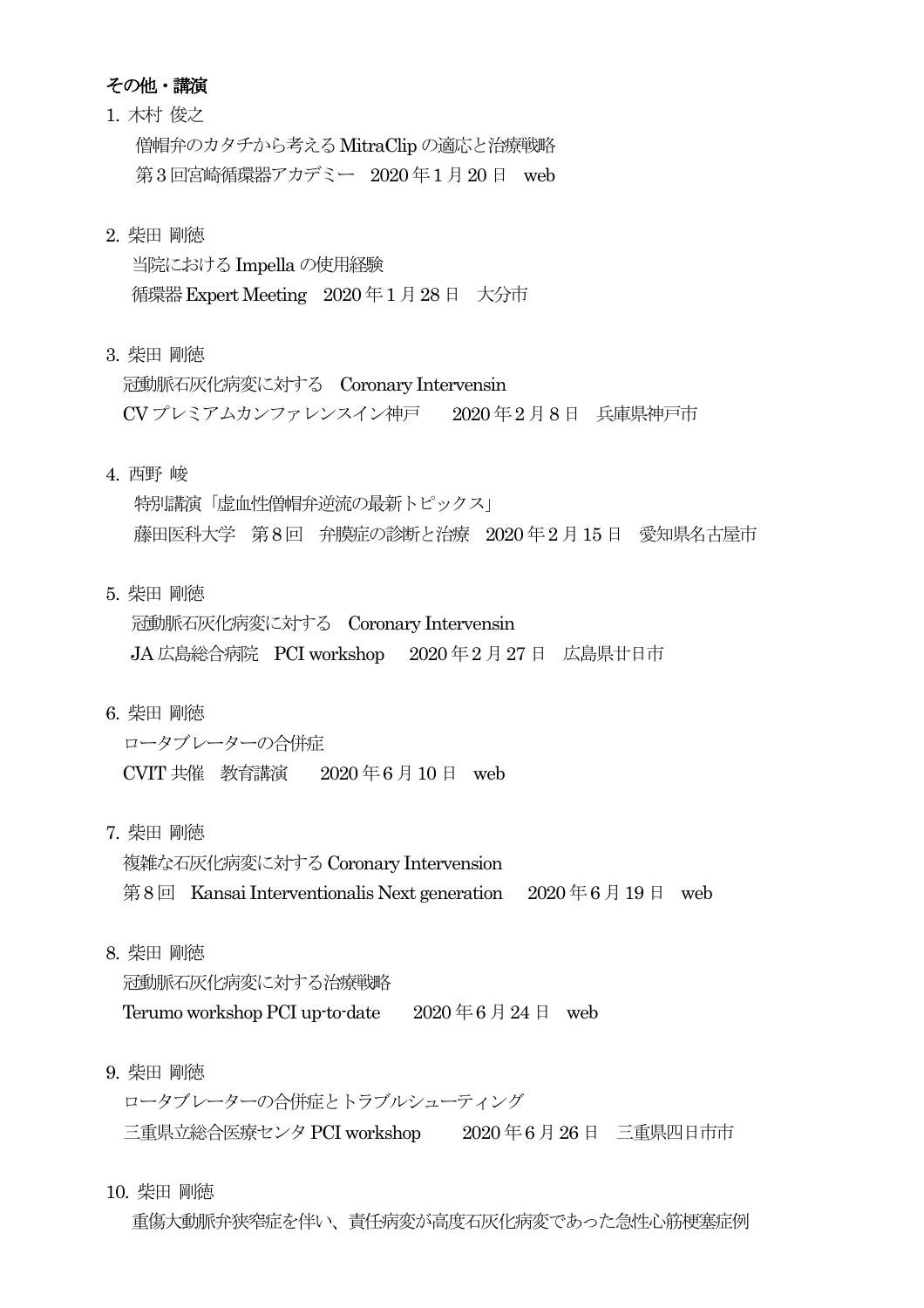Kaneka PCI workshop 2020年7月10日 web

11. 柴田 剛徳

複雑な石灰化病変に対するCoronary Intervension 日本医大関連病院Abbott Medical 講演会 2020 年7 月21日 web

#### 12. 渡邉 望

心エコーで診る心肥大と拡張不全:高血圧管理の重要性. 第3回改めて心臓超音波と抗凝固療法を勉強する会 2020年9月25日 東京 web

13. 小岩屋 宏、柴田 剛徳

宮崎の心不全患者を守るための地域連携~新しい心不全治療薬: ARNIへの期待 宮崎県病院薬剤師会学術講演会 2020 年9月29 日 宮崎市 web

14. 渡邉 望

ガイドラインから学ぶ弁膜症と不整脈up-to-date~病診連携の役割をふまえて~ 弁膜症@エリア Web セミナー 2020 年10 月2日Web

15. 柴田 剛徳

 当院での地域医療とチーム医療 細木病院PCI workshop 2020 年10 月23日 高知県高知市

16. 柴田 剛徳

 Safety and Efficacy of Newer-generation Drug-eluting Stent Implantation following Contemporary Rotational Atherectomy for De Novo Severely Calcified lesions Medtronic PCI Workshop 2020 年10 月31 日 福岡県福岡市

17. 柴田 剛徳

 ロータブレーターの合併症 CVIT共催 教育講演 2020 年11 月5 日 web

18. 柴田 剛徳

 Iatrogenic Coronary Dissection NIPRO PCI Workshop 2020年11月6日 福岡市 web

19. 柴田 剛徳

 最近起こったPCI 合併症 Kaneka PCI workshop 2020年11月12日 東京都 web